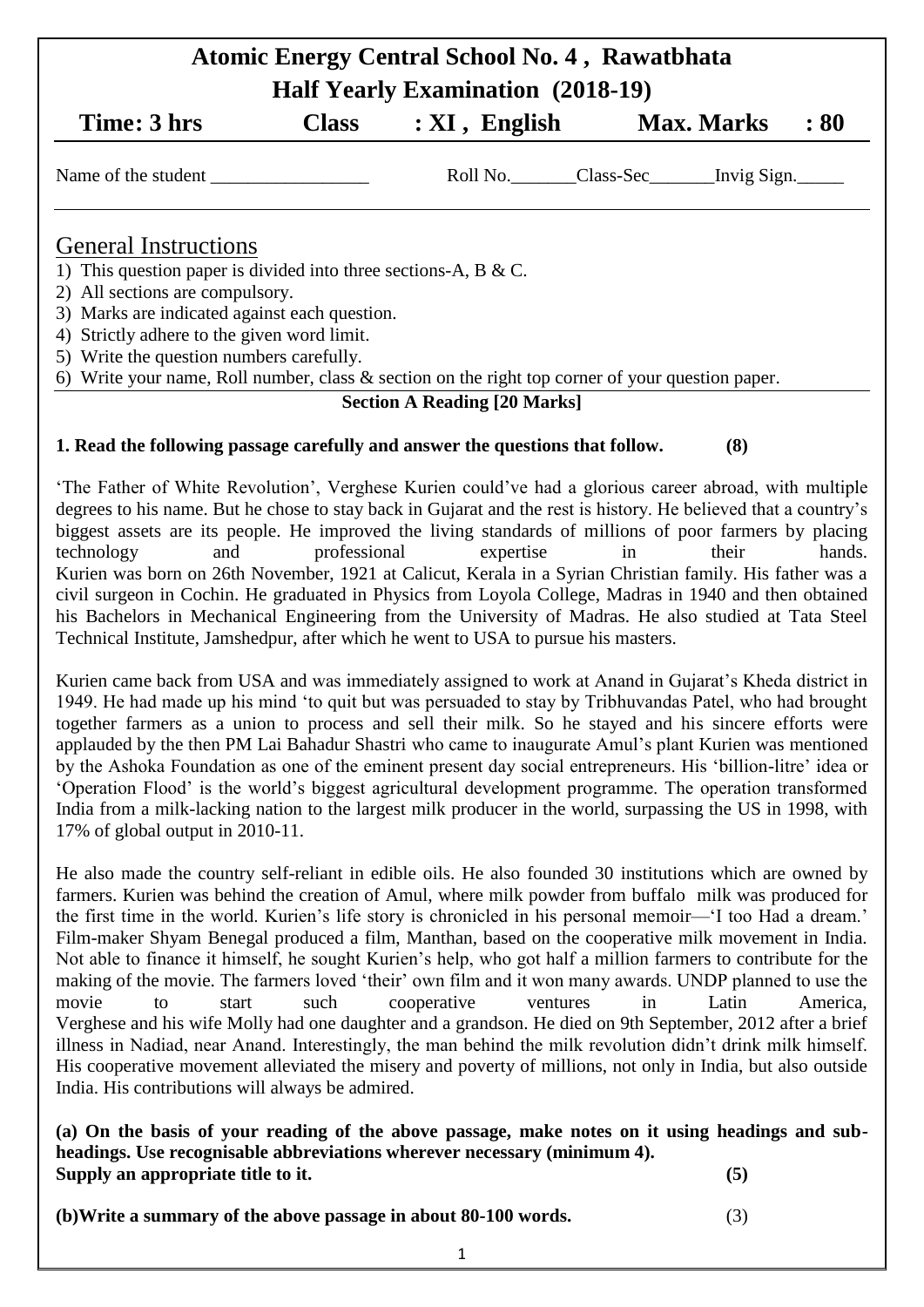## **2. Read the following passage carefully and answer the questions that follow. (12)**

In 3000 years of our history people from all over the world have come and invaded us, captured our lands, conquered our minds. From Alexander onwards, the Greeks, the Turks, the Moguls, the Portuguese, the British, the French, the Dutch, all of them came and looted us, took over what was ours. Yet we have not done this to any other nation. We have not conquered anyone. We have not grabbed their land, their Page 2 of 15 culture, their history and tried to enforce our way of life on them. Why? Because we respect the freedom of others.

That is why my first vision is that of FREEDOM. I believe that India got its first vision of this in 1857, when we started the war of independence. It is this freedom that we must protect and nurture and build on. If we are not free, no one will respect us.

My second vision for India is DEVELOPMENT. For fifty years we have been a developing nation. It is time we see ourselves as a developed nation.

I have a third vision. India must stand up to the world. Because I believe that unless India stands up to the world, no one will respect us. Only strength respects strength. We must be strong not only as a military power but also as an economic power. Both must go hand in hand.

My good fortune was to have worked with three great minds, Dr. Vikram Sarabhai of the Dept. of space, Professor Satish Dhawan, who succeeded him and Dr. Brahm Prakash, father of nuclear material. I was lucky to have worked with all three of them closely and consider this the great opportunity of my life. Here I am reminded of an instance – One day an orthopaedic surgeon from Nizam Institute of Medical Sciences visited my laboratory. He lifted the material and found it so light that he took me to his hospital and showed me his patients. There were these little girls and boys with heavy metallic callipers weighing over three kg. each, dragging their feet around. He said to me:" Please remove the pain of my patients". In three weeks, we made these Floor reaction Orthosis 300 gram callipers and took them to the orthopaedic centre. The children didn't believe their eyes. From dragging around a three kg. load on their legs, they could now move around! Their parents had tears in their eyes. That was bliss to me.

**I have a question:** Why is the media here so negative? Why are we in India so embarrassed to recognize our own strengths, our achievements? We are such a great nation. We have so many amazing success stories but we refuse to acknowledge them. Why?

#### **Another question:**

Why are we, as a nation so obsessed with foreign things? We want foreign TVs, we want foreign shirts. We want foreign technology. Why this obsession with everything imported? Don't we realise that self-respect comes with self-reliance?

I was in Hyderabad giving this lecture, when a 14year old girl asked me for my autograph. I asked her what her goal in life is: She replied: I want to live in a developed India. For her, you, I will have to build this developed India.

You must proclaim. As an aside from yours truly: India is not an underdeveloped nation, it is a highly developed nation in an advanced state of decay! (A.P.J.Abdul Kalam)

## A. Choose the best alternative from the answers given below: 1 x 6 = 6

| a) India has been plundered by:  |                              |
|----------------------------------|------------------------------|
| i) the Greeks and the Portuguese | ii) the French and the Dutch |
| iii) the British                 | iv) all of the above.        |

b) What does the author mean when he says —"Yet we have not done this to other nations."?

i) India has not conquered and plundered other nations

ii) India has not snatched away the history and culture of other nations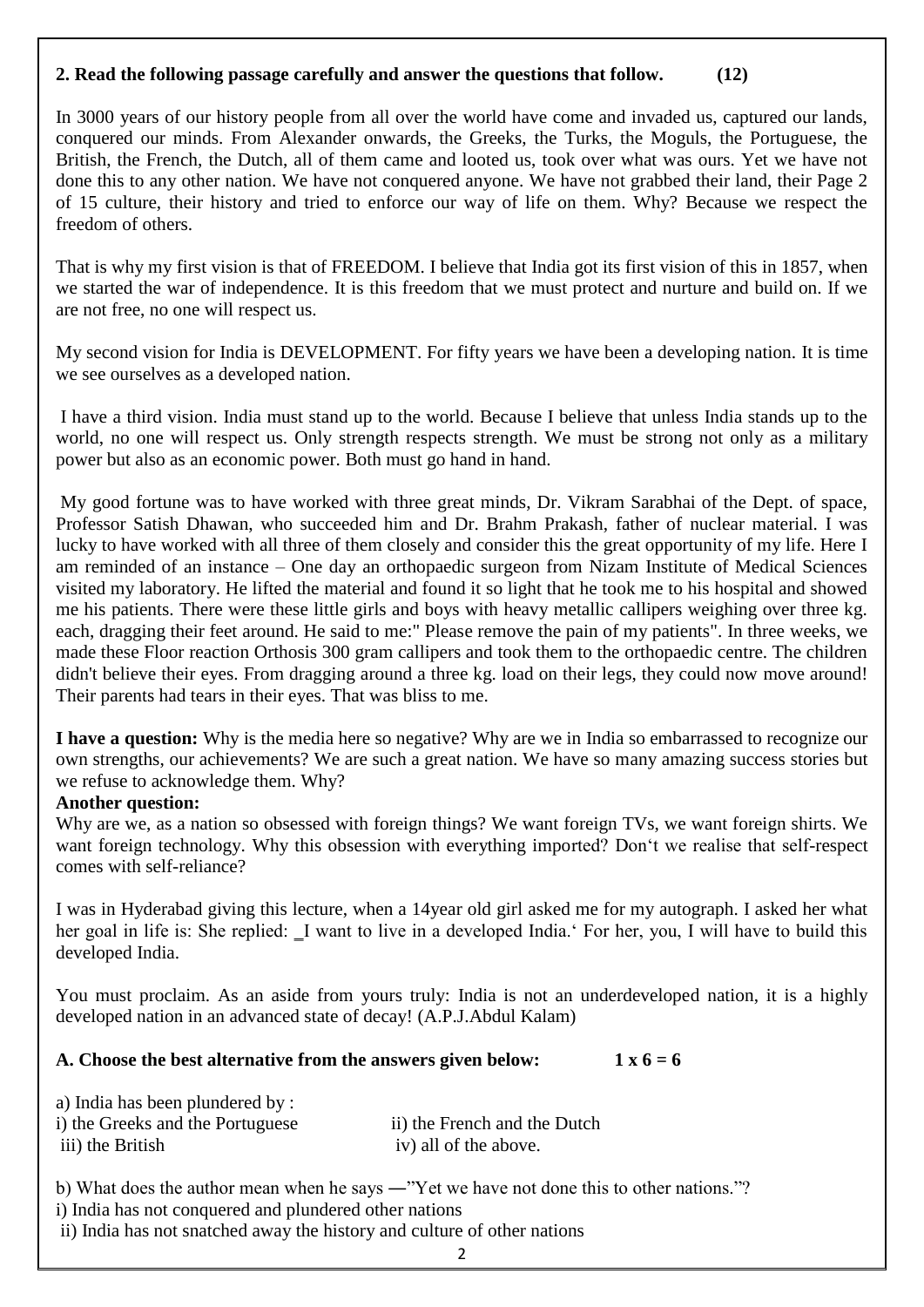| iii) Both $(i)$ and $(ii)$<br>iv) None of the above                                                                                                                                  |                                                                                                        |
|--------------------------------------------------------------------------------------------------------------------------------------------------------------------------------------|--------------------------------------------------------------------------------------------------------|
| c) India has not conquered other nations because<br>i) India is a fraid of other nations<br>iii) India lacks military strength                                                       | ii) India respects the freedom of other countries<br>iv) All of the above                              |
| d) When did Indians first have the vision of freedom?<br>i) In 1857 during the first war of independence<br>iii) During the Quit India Movement                                      | ii) During the first World War<br>iv) None of the above                                                |
| e) Dr.A.P.J.Abdul Kalam envisages India which is<br>i) Free and developed ii) Militarily and economically strong                                                                     | iii) Self-reliant<br>iv) All of the above                                                              |
| f) How long did it take to make Orthosis 300 gm callipers?<br>i) One week<br>ii) two weeks                                                                                           | iv) four weeks<br>iii) three weeks                                                                     |
| B. Answer the following questions in reference to the above passage:                                                                                                                 | $1 \times 6 = 6$                                                                                       |
| a) What does Dr. Kalam want us to protect and nurture?<br>b) Why must India stand up to the world?                                                                                   | c) The great scientists who inspired A.P.J. Abdul Kalam are (i) ___________ (ii) ___________ and (iii) |
| d) Why do we need to give up our obsession with foreign things?<br>e) Explain briefly the statement--That was bliss to me.<br>f) Find the synonym of 'Nurse' from the above passage. |                                                                                                        |

## **Section B Writing and Grammar [30 Marks]**

**3.** You are very much interested in Commerce subjects. Unfortunately these had been dropped from your school as no one was opting for it. After having a conversation with some of your friends, you decide to highlight this matter. Write a letter in 120-150 words to the principal of your school requesting him to reintroduce the Commerce stream at the Senior Secondary level. (10)

#### OR

You are Mithilesh/Nitiksha and at present reside at 55 D, Gulmohar Appartments, Chandni Chowk, Hyderabad. You do not stay any longer at your place of birth due to the transfer of your parents. But you are still very much attached emotionally to your childhood friends of your place of birth. Write a letter in about 120-150 words to your friend Shailendra/Shamli recalling several memories of your unforgettable past there.

**4**. You are a very careful observer of the changing mindset of the younger generation due to the advancement in science and technology. Write an Article on it in about 150-200 words. (10)

## OR

Write a speech to be delivered in the assembly on the 'Importance of command over English Language'. (150-200 words)

**5.** The following passage has not been edited. There is one error in each line. Write the incorrect word and the correction as given below, against the correct blank. The correction in the first line has been done for you.  $(1 \times 8 = 8)$ 

|                                         |   | <b>Incorrect</b> | Correct |
|-----------------------------------------|---|------------------|---------|
| e.g. People come to him when the        |   | Come             | Came    |
| (a) patient is on his last legs. Dr     |   | .                | .       |
| (b) Raman often burst out, 'Why cannot' |   | .                | .       |
|                                         | ર |                  |         |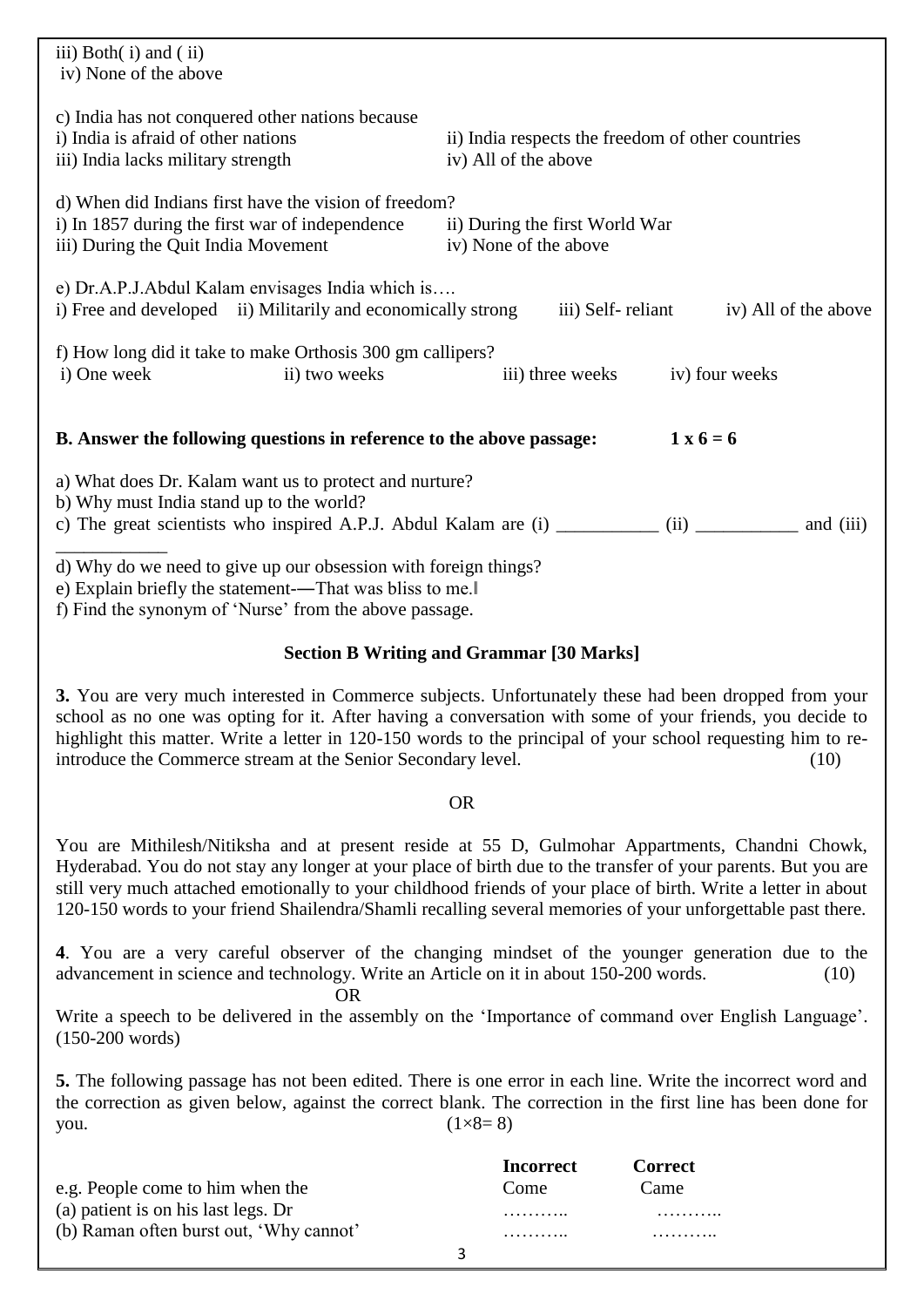| (c) you were come a day earlier?                                     |   |                |  |
|----------------------------------------------------------------------|---|----------------|--|
| (d) The reason being obvious; the visiting fee                       |   |                |  |
| $(e)$ Is too high                                                    | . |                |  |
| (f) the time has come to call in Dr Raman;                           |   |                |  |
| $(g)$ for them there is something ominous in the very association    |   | .              |  |
| (h) of his names with a patient                                      |   |                |  |
|                                                                      |   |                |  |
| 6. Rearrange the following words/ phrases into meaningful sentences. |   | $(1\times2=2)$ |  |
|                                                                      |   |                |  |

(a)be the cost / the government should / whatever / I think / health service / improve the (b)this part of the / next year / this time / be looking amazing / building will

## **Section C Literature and Long Reading Text [30 Marks]**

**7.** Read the extract carefully and answer the questions that follow by choosing the most appropriate option.  $(1\times3 = 3)$ 

"Now she's been dead nearly as many years

As that girl lived. And of this circumstance.

There is nothing to say at all.

Its silence silences".

(i)Who does 'she' refer to in the above stanza?

(ii)How many years has the poet's mother been dead?

(iii)The silence of the circumstance……………………….

**8.** Answer any three of the following questions. ( $3 \times 3 = 9$ )

(i) What were the opinions of Ranga on marriage before confronting Ratna?

- (ii) What changes are noticeable in the tree as soon as goldfinch arrives?
- (iii) Write in short about the 'Tut dynasty'.
- (iv) Why does the narrator want to forget the address finally? Explain.
- (v) Describe the character of Maurad in short.

**9.** Answer the following questions in about 120-150 words.

Do you think that our past experiences, help us to make our life better? Related to the chapter, 'Discovering Tut: The Saga continues' discuss, "Knowledge about the past is useful to complete our knowledge of the world we live in."  $(6)$ 

OR

The story, ‗The Summer of the Beautiful White Horse' conveys the message of honesty and integrity. How do the characters maintain these qualities in spite of their desire to keep the horse with themselves?

10. Why did the children say, "We are not afraid to die if we can all be together.." Describe the bad weather conditions that got created on the day. (6)

OR

Write in brief with suitable examples from 'Landscape of the Soul' the difference between the Chinese and European art of painting.

**11.** Give a brief character sketch of the Khushwant Singh's Grandmother. (6)

OR

Give a brief character sketch of Khushrove.

----------------------------------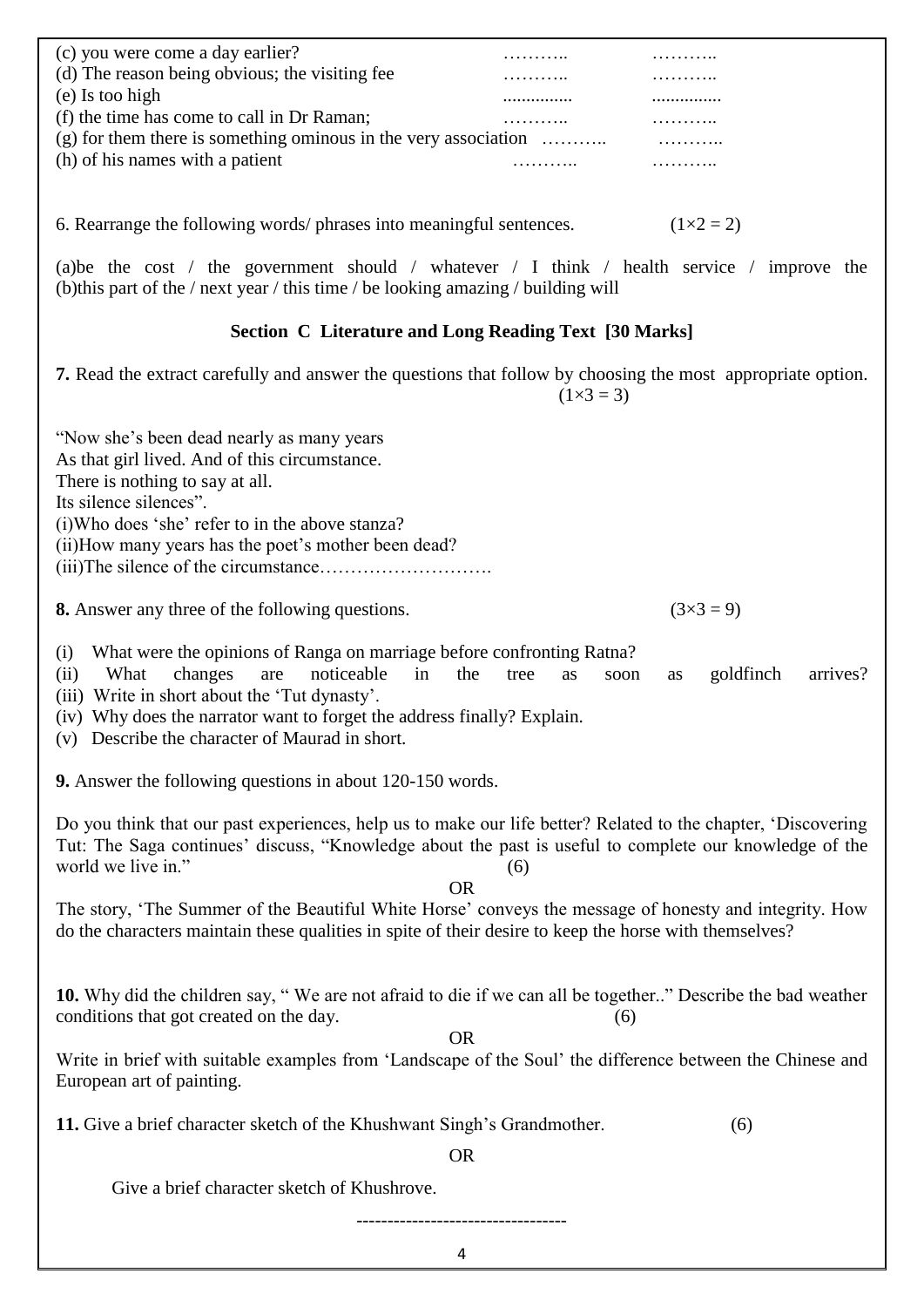## ATOMIC ENERGY CENTRAL SCHOOL No.4, RAWATBHATA

HALF YEARLY EXAMINATION (2018-19)

Time allowed: 3 hours Class – XI, PHYSICS (Theory) Maximum Marks: 70

## General Instructions:

- a) All the questions are compulsory.
- b) There are 27 questions in total.
- c) Questions 1 to 5 are very short answer type questions and carry one mark each.
- d) Questions 6 to 12 carry two marks each.
- e) Questions 13 to 24 carry three marks each.
- f) Questions 25 to 27 carry five marks each.
- g) There is no overall choice. However, an internal choice has been provided in one question of two marks, one question of three marks and all three questions in five marks each. You have to attempt only one of the choices in such questions.
- h) Use of calculators is not permitted. However, you may use log tables if necessary.
	- 1. Write down the dimensions of surface tension and plank's constant.
	- 2. A ball is thrown straight up. What is the velocity and acceleration at the top?
	- 3. The displacement time graphs for two particles A and B are straight lines inclined at angles of 30 $^{\circ}$  and 45 $^{\circ}$  with the time axis. What is the ratio of the velocities  $v_A : v_B$ .
	- 4. Define polygon law of vector addition.
	- 5. What is the angular velocity of the hour hand of clock?
	- 6. The period of oscillation of a simple pendulum is T= $2\pi \int_{0}^{1}$  $\frac{1}{g}$  Measured value of L is 20.0 cm known to 1 mm accuracy and time for 100 oscillations of the pendulum is found to be 90 s using a wrist watch of 1 s resolution. What is the accuracy in the determination of g?

## **OR**

If the errors involved in the measurements of a side and mass of a cube are 3% and 4% respectively, what is the maximum permissible error in the density of the material?

7. Draw the following graphs: (a) displacement -time graph for uniform motion (b) displacement-time graph for uniform retardation motion.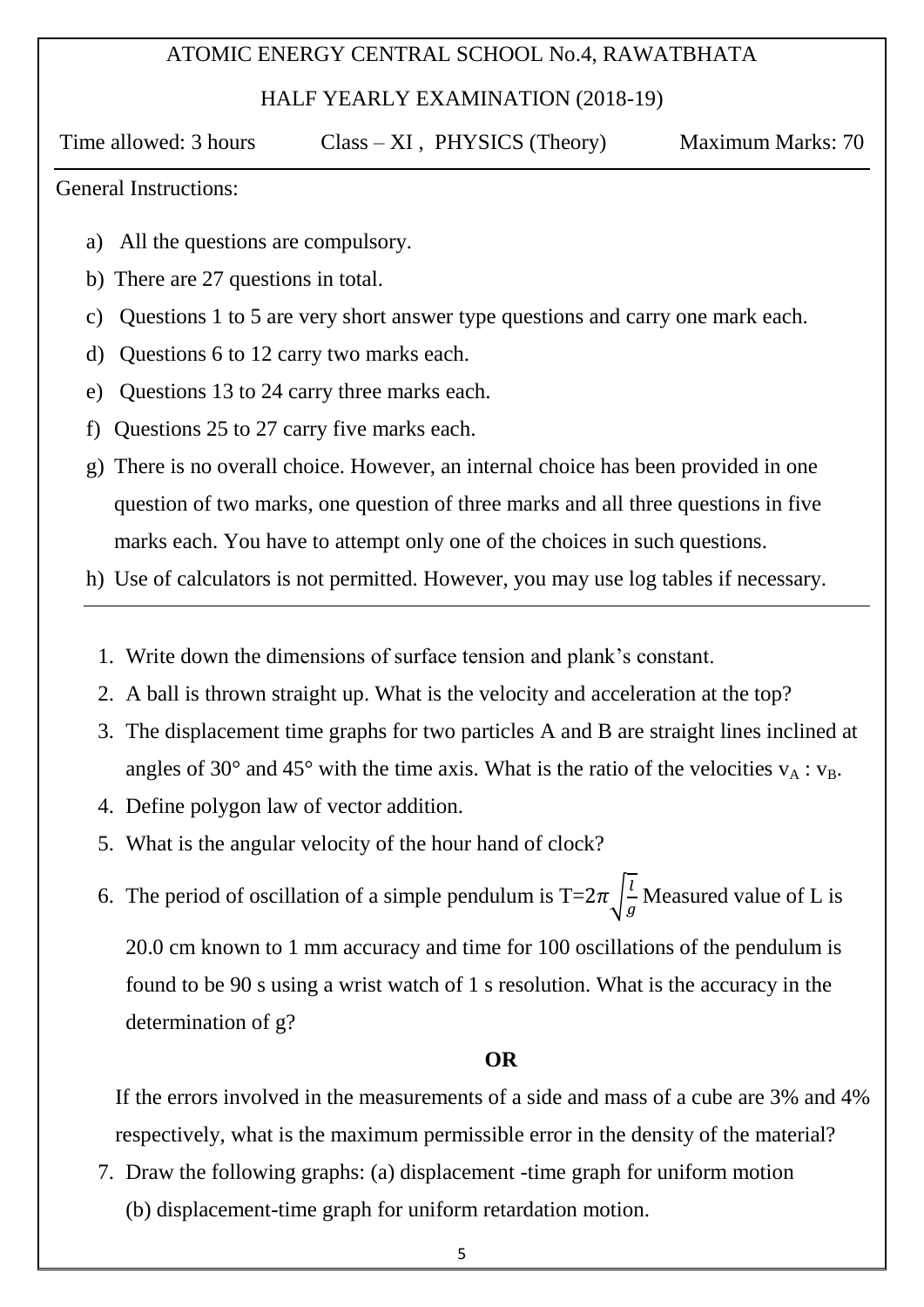- 8. Derive the Third equation of motion by calculus method.
- 9. Two cars are going in two concentric circular orbits of radius  $r_1$  and  $r_2$  with angular velocities  $\omega_1$  and  $\omega_2$ . What is the ratio of their linear velocities?
- 10.(a) How the coefficient of friction between a body and a surface changes if the mass of the body is doubled. (b) Give one example of each: inertia of rest and inertia of direction.
- 11.Why are the passengers thrown outwards when a car in which they are travelling suddenly takes a circular turn?
- 12. The acceleration –time graph for a body is shown below. Plot the corresponding velocitytime graph



- 13.Convert 200 Newton force in that unit system in which 100 gram, 50 cm and 1 minute are considered as fundamental quantities using dimensional analysis method.
- 14.Name and state the conservation principle on which the recoiling of a gun is based. Obtain the expression for the recoil velocity of the gun.
- 15.(a) Write one difference between systematic and random errors.

(b) If the sides of rectangle are  $(20 \pm 0.2)$  cm &  $(30 \pm .01)$  cm. calculate the percentage error in its area & perimeter.

16.What is the acceleration of the block and the trolley system, if the coefficient of kinetic friction between the trolley and the surface is 0.04? What is the tension in the string? Neglect the mass of string. (take  $g = 10 \text{ m/s}^2$ )



17.Two towns A and B are connected by regular bus service with a bus leaving in either direction in every T minutes. A man cycling with a speed of 20 km/h in the direction A to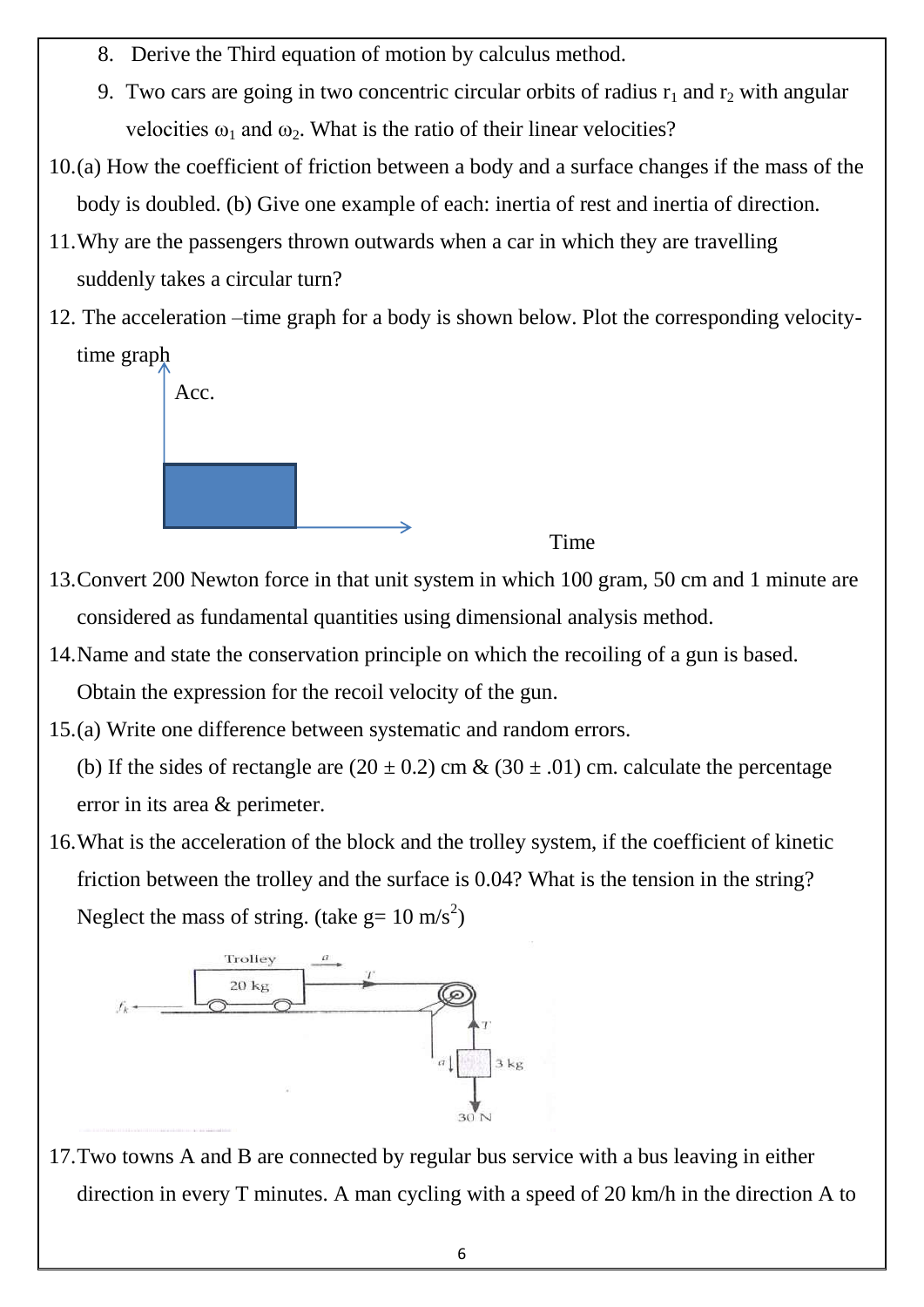B notices that a bus goes past him every 18 min in the direction of the motion, and every 6 min in the opposite direction. What is the period T of the bus service and with what speed do the busses ply on the road? **OR** 

On a two lane road, car A is travelling with a speed of 35 km/h. Two cars B and C approach car A in opposite directions with a speed of 54km/h each. At a certain instant, when distance AB is equal to AC, both being 1Km, B decides to overtake A before C does. What minimum acceleration of car B is required to avoid an accident?

- 18.State with reasons, whether the following algebraic operations with scalar and vector physical quantities are meaningful: (a) adding a scalar to a vector of the same dimensions, (b) multiplying any vector by any scalar, (c) adding a component of a vector to the same vector.
- 19.(a) Define resolution of vector. (b) Explain by vector resolution why it is easier to pull lawn roller than to push it. Draw necessary diagram.
- 20. Explain resolution of vectors in three dimensional spaces. Draw necessary diagram.
- 21.State parallelogram law of vector addition. Show that resultant of two vectors A and B inclined at an angle  $\theta$  is R= $\sqrt{A^2 + B^2 + 2AB\cos\theta}$ . Write the formula of direction of resultant vector.
- 22. Define Newton's second law of motion and hence prove first law and Third law of motion by second law.
- 23.(a) Define Impulse and explain impulse-momentum theorem. (b) Explain why fielder pulls his hands backwards while catching the ball.
- 24.Explain following:
	- (a) Passengers in bus suddenly experience sudden forward jerk when it suddenly stops
	- (b) A cyclist bend inwards from vertical position while taking a turn?

(c) Why does a person sitting in one train think that the other train is at rest, when both the trains are moving on parallel tracks with the same speed and in the same direction?

- 25.A projectile is fired at an angle  $\theta$  with horizontal with 'u' velocity
	- (a) Show that its trajectory is a parabola.
	- (b) Obtain expression for: The maximum height attained and horizontal range.
	- (c) Show that there are two angles of projection for which the horizontal range is same.

**OR**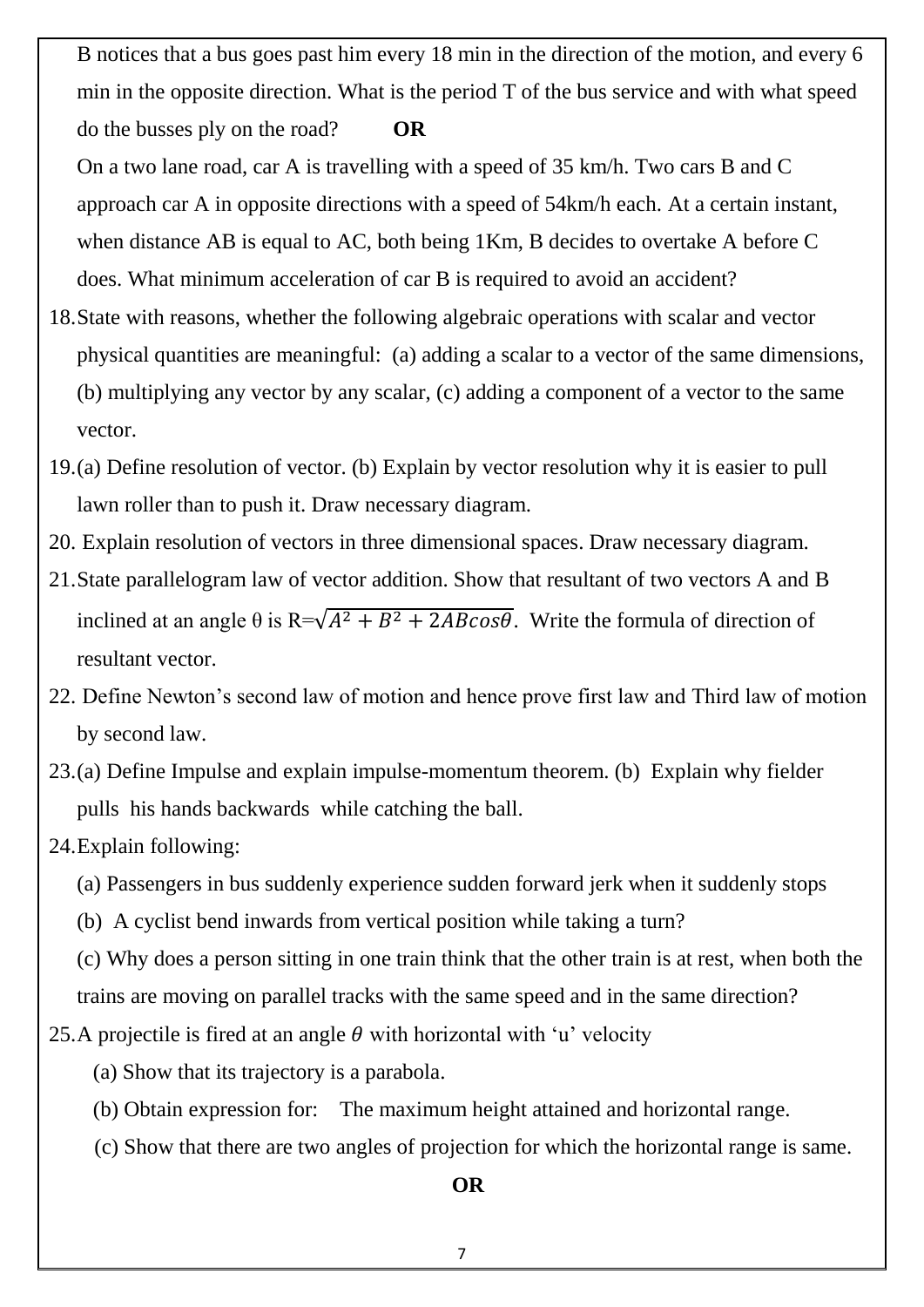(a) Define centripetal acceleration. Give its direction.

(b)Derive the expression for the centripetal acceleration.

 (c) If the time period of rotation of a body in a circular path is increased by three times then what is the effect on the centripetal acceleration.

26.(a) A body starts accelerating uniformly with acceleration 'a' with a initial velocity 'u' and travels in a straight line. Derive an equation for the distance covered by it in  $n<sup>th</sup>$  second of its motion.

(b) A ball is dropped from the roof of a tower of height h. The total distance covered by it, in the last second of its motion is equal to the distance covered by it in first three seconds, what is the value of h? ( $g = 10 \text{ m/s}^2$ )

(c) Define relative velocity

## **OR**

 (a)Derive the formula of converting any physical quantity from one unit system to another system by dimensional analysis.

 (b) Assuming that mass M of the largest stone that can be moved by a flowing river depends upon the velocity 'v', the density of water ' $\rho$ ', and acceleration due to gravity 'g'. Using dimensional analysis Show that M varies with the sixth power of the velocity of flow.

27.(a) What is meant by banking of road? What is need the of banking?

(b) Obtain an expression for the maximum speed with which a vehicle can safely negotiate a curved road banked at an angle θ. The coefficient of friction between the wheels and the road is μ.

## **OR**

 (a) Define angle of repose and show that in equilibrium angle of repose is equal to angle of friction

- (b) Show that kinetic friction is less than the static friction.
- (c) Establish that static friction is a self-adjustable force.

(d)Write the basic laws of limiting friction.

-----------------------------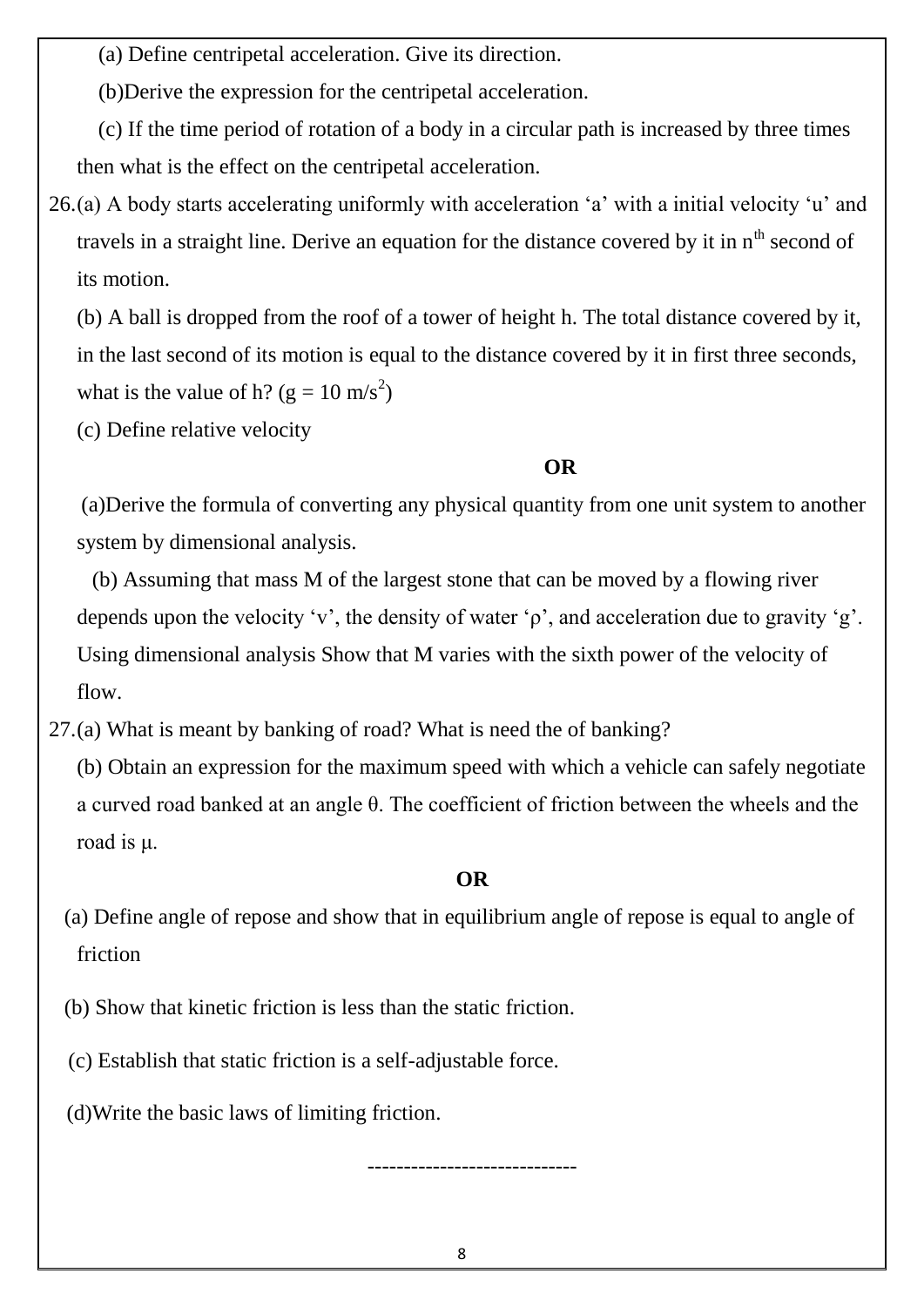# ATOMIC ENERGY CENTRAL SCHOOL NO.4, RAWATBHATA

## HALF-YEARLY EXAMINATION (2018-19)

|         | Time: 3hour                                          | Class: XI, Chemistry                                                                                       | Maximum Marks:70                                                                                        |              |
|---------|------------------------------------------------------|------------------------------------------------------------------------------------------------------------|---------------------------------------------------------------------------------------------------------|--------------|
|         |                                                      |                                                                                                            | Name of Student<br><u>Roll No. Class&amp; Sec</u> _____ Invg. Sign.                                     |              |
|         | <b>General Instructions:</b>                         |                                                                                                            |                                                                                                         |              |
| 1.      |                                                      | This paper contains 27 questions. All the questions are compulsory.                                        |                                                                                                         |              |
| 2.      |                                                      | Question No. 1 to 5 are very short type questions and carry one mark each.                                 |                                                                                                         |              |
| 3.      | Question No. 6 to 12 carry two marks each.           |                                                                                                            |                                                                                                         |              |
| 4.      | Question No. 13 to 24 carry three marks each.        |                                                                                                            |                                                                                                         |              |
| 5.      | Question No. 25 to 27 carry five marks each.         |                                                                                                            |                                                                                                         |              |
| 6.      |                                                      |                                                                                                            | There is no overall choice. However, an internal choice has been provided in one question of two marks, |              |
|         |                                                      |                                                                                                            | one question of three marks and all three questions in five marks each. You have to attempt only one of |              |
|         | the choices in such question.                        |                                                                                                            |                                                                                                         |              |
|         | 7. Use of calculator is not permitted.               |                                                                                                            |                                                                                                         |              |
|         |                                                      |                                                                                                            |                                                                                                         |              |
|         |                                                      |                                                                                                            |                                                                                                         |              |
| Q.1.    | What is meant by Critical temperature?               |                                                                                                            |                                                                                                         | 1            |
|         |                                                      |                                                                                                            |                                                                                                         |              |
| $Q.2$ . |                                                      | What would be the IUPAC name & symbol for the element with atomic no. 109?                                 |                                                                                                         | 1            |
|         |                                                      |                                                                                                            |                                                                                                         |              |
| Q.3.    |                                                      |                                                                                                            | Give the values of principal quantum number and magnetic quantum number for 19th electron of            | $\mathbf{1}$ |
|         | K (Potassium).                                       |                                                                                                            |                                                                                                         |              |
|         |                                                      |                                                                                                            |                                                                                                         |              |
|         | Q.4. How many numbers of particles in bcc unit cell. |                                                                                                            |                                                                                                         | $\mathbf{1}$ |
|         |                                                      |                                                                                                            |                                                                                                         |              |
| Q.5.    |                                                      |                                                                                                            | How is the pressure of a given sample of gas related to the temperature at constant volume? Give        | 1            |
|         | name of this law.                                    |                                                                                                            |                                                                                                         |              |
|         |                                                      |                                                                                                            |                                                                                                         |              |
| Q.6.    |                                                      | Define limiting reagent. 50 kg of $N_2$ gas 10.0 kg of $H_2$ gas are mixed to produce NH <sub>3</sub> gas, |                                                                                                         | 2            |
|         |                                                      | identify the limiting reagent. Also, calculate the amount of NH <sub>3</sub> formed.                       |                                                                                                         |              |
|         |                                                      |                                                                                                            |                                                                                                         |              |
| Q.7.    |                                                      | What do you mean by threshold frequency and work function for a metal?                                     |                                                                                                         | 2            |
|         |                                                      |                                                                                                            |                                                                                                         |              |
| Q.8.    |                                                      | Arrange the following in increasing order of size. Give reason for your answer:                            |                                                                                                         | 2            |
|         | $Mg^{2+}$ $Q^{2-}$ $Na^{+}$ F                        | $Al^{3+}$                                                                                                  |                                                                                                         |              |
|         |                                                      |                                                                                                            |                                                                                                         |              |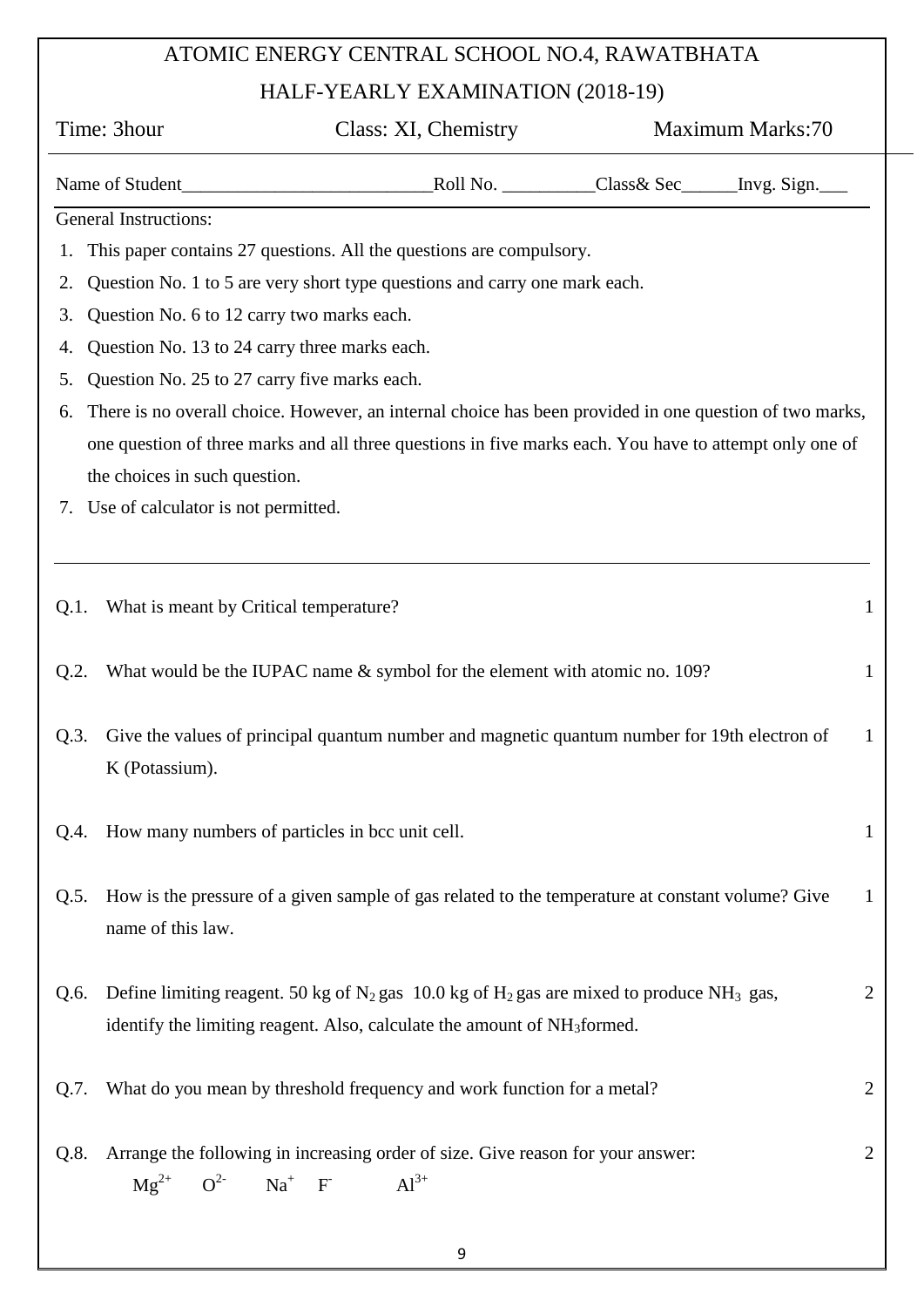| Explain the hybridisation in ethyne $(C_2H_2)$ .<br>Q.9.                                                                                                                                                                                                           | $\overline{2}$ |
|--------------------------------------------------------------------------------------------------------------------------------------------------------------------------------------------------------------------------------------------------------------------|----------------|
| Q.10. A sample of gas occupies 3.00 L at 760 torr. Calculate the volume of the gas will occupy if the<br>pressure is changed to 1.45 atm and the temperature remains constant.<br><b>OR</b>                                                                        | $\mathbf{2}$   |
| Explain why -273 <sup>0</sup> C is the lowest possible temperature using Charle's law?                                                                                                                                                                             |                |
| Q.11. Give reason:<br>a. Falling liquid drops are spherical.<br>b. The thicknesses of Glass Window pans of old building are thicker at the bottom than at the                                                                                                      | $\overline{2}$ |
| top.                                                                                                                                                                                                                                                               |                |
| Q.12. What is the compressibility factor? How does it help to account to nature of a gas.                                                                                                                                                                          | $\overline{2}$ |
| Q.13. A pure sample of compound is found to contain 2.04 g of sodium, 2.65 x 1022 atoms of carbon<br>and 0.132 moles of oxygen atoms. Determine the empirical formula of the compound. (Na = $23$ ,<br>$C = 12$ , $O = 16$ ?                                       | 3              |
| <b>OR</b>                                                                                                                                                                                                                                                          |                |
| Commercially available conc. HCI contains 38% HCl by mass. What is the molarity of this<br>solution? The density is 1.19g m $L^{-1}$ . What volume of concentrated HCl is required to make 1.0<br>L of an 0.10M HCl?                                               |                |
| a. State Pauli's exclusion principle.<br>Q.14.<br>b. Write the de Broglie relation<br>c. List two main differences between orbit and orbital.                                                                                                                      | 3              |
| Calculate the total pressure in a mixture of 8g of dioxygen and 4g of dihydrogen confined in a<br>Q.15.<br>vessel of 1 dm <sup>3</sup> at 27 <sup>0</sup> C. Calculate partial pressure of $O_2 \& H_2 (R=0.083 \text{ bar dm}^3 \text{ k}^{-1} \text{ mol}^{-1})$ | 3              |
| A. Sigma bond is more stronger than pi bond, why?<br>Q.16.<br>B. All bonds in PCl <sub>5</sub> are not equal. Explain.<br>C. Which one is more ionic out of NaCl & NaI and why?                                                                                    | 3              |
| Q.17.<br>What is meant by hydrogen bond? Write its types.<br>a.<br>Explain why $o$ - nitrophenol has a lower boiling point than $p$ -nitrophenol?<br>$\mathbf{b}$ .                                                                                                | 3              |
| Q.18. Calculate number of moles in following:                                                                                                                                                                                                                      | 3              |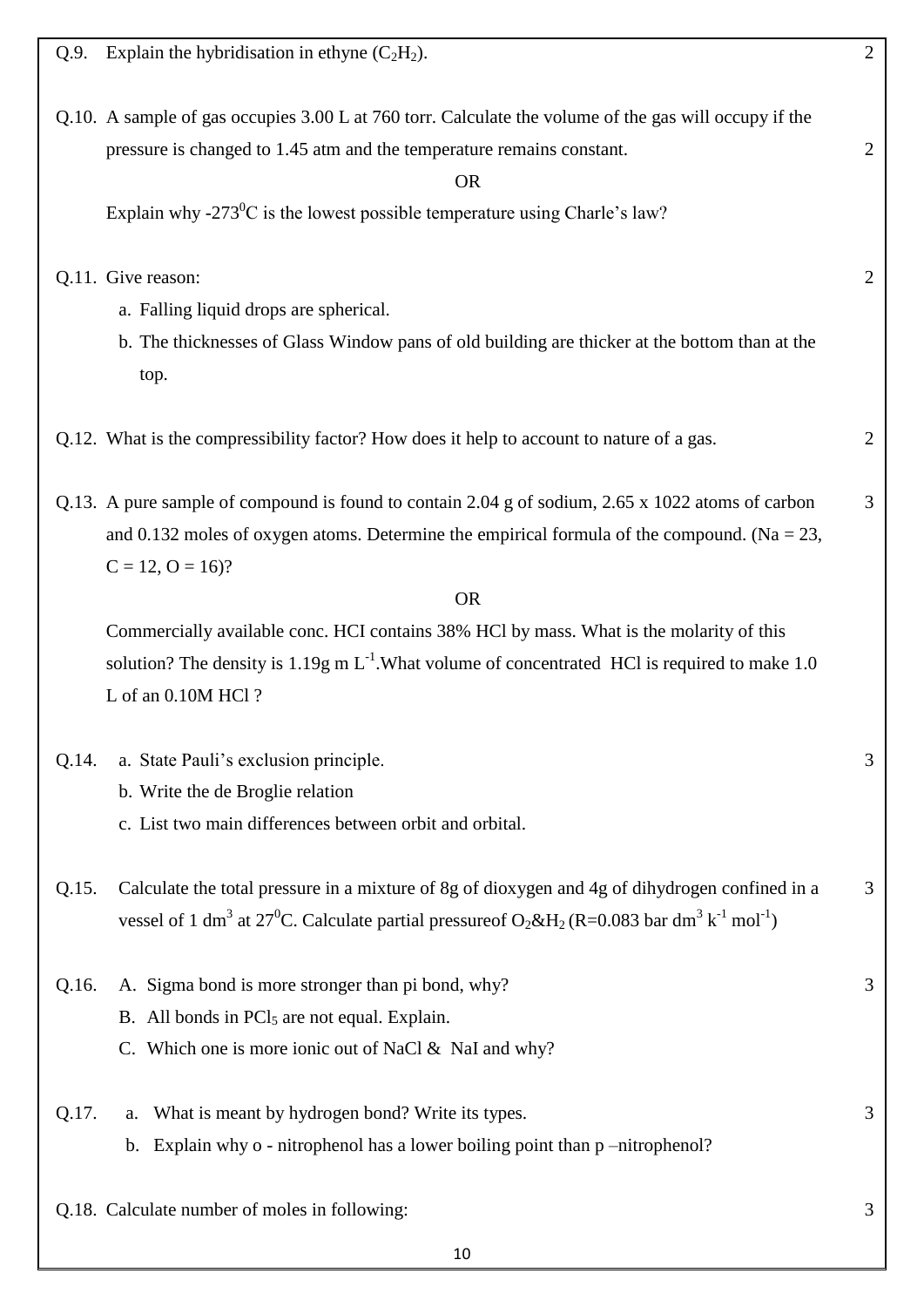a.  $2.24$  L CO<sub>2</sub> gas at STP

b. 18 gm glucose

- c.  $3.01x \frac{10^{22}}{10}$  He atoms
- Q.19. A. Draw the resonating structures of carbonate ion.
	- B. Why is  $NF_3$  trigonal pyramidal while  $BF_3$  is trigonal planar, though both are tetra atomic molecules?
	- C.  $H_2O$  is polar but  $CO_2$  is non-polar molecule.

Q.20. The first ( $_iH_1$ ) and the second ( $_iH_2$ ) ionization enthalpies (in kJ per mole) and the ( $_{eg}H$ ) electron gain enthalpy (in kJ per mole) of a few elements are given below :

| Elements | $\Delta H_1$ | $\Delta \rm{H}_{2}$ | $\Delta_{\rm eg} H$ |
|----------|--------------|---------------------|---------------------|
|          | 520          | 7300                | -60                 |
| Н        | 419          | 3051                | -48                 |
| Ш        | 1681         | 3374                | $-328$              |
| IV       | 2372         | 5251                | $+48$               |

Which of the above element is likely to be :

- (i) the least reactive element
- (ii) the most reactive non metal
- (iii) the most reactive metal.

Q.21. A. Write the general outer electronic configuration of d- and f- block elements.

- B. Assign the position of the element having outer electronic configuration as
	- a)  $(n-1)d^2ns^2$  for  $n=4$
	- b) ns<sup>2</sup>np<sup>4</sup> for n=3 in the periodic table.

#### Q.22. Account for following:

- a. Li resembles with Mg
- b. electron gain enthalpy of F is less than that of Cl
- c. Be and N have high value of ionisation enthalpy against the trend.
- Q.23. (a) The 4f sub shell of an atom contains 12 electrons. What is the maximum number of electrons having the same spin in it?
	- (b) Explain the meaning of  $4p^6$ .
	- (c) Write the electronic configuration of the atom with atomic number 24.

Q.24. Define the following terms: 3

3

3

3

3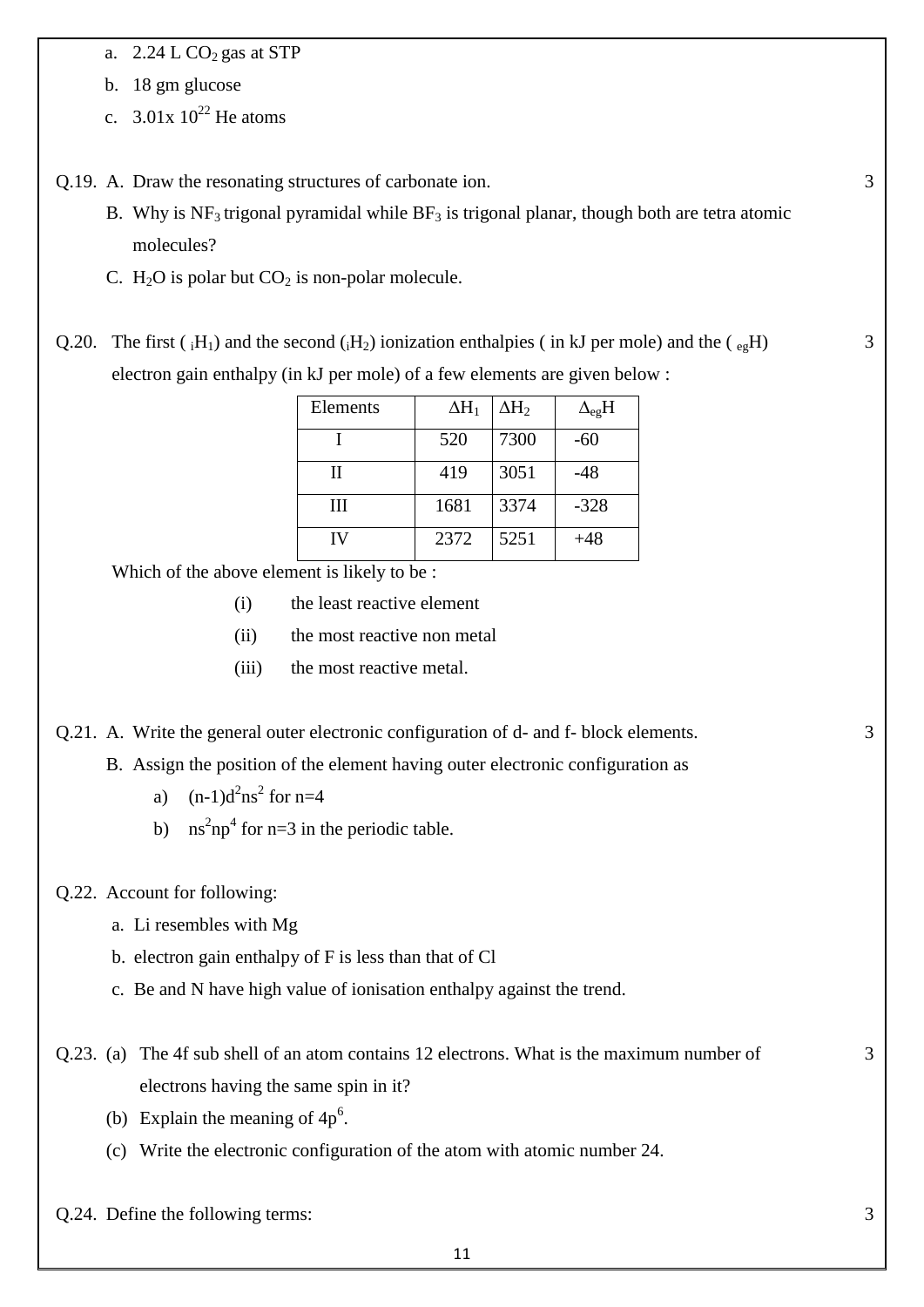|                                  | A. Mole Fraction B. Empirical Formulae C. Molality                                                                                                  |            |
|----------------------------------|-----------------------------------------------------------------------------------------------------------------------------------------------------|------------|
|                                  | Q.25. a. What is the electromagnetic spectrum? Describe hydrogen spectrum $\&$ describe series of<br>spectrum & the region to which do they belong? | 5          |
|                                  | b. What is maximum no. of emission lines when the excited electron of a H atom in $n=6$ drops                                                       |            |
| to ground state.                 |                                                                                                                                                     |            |
|                                  | <b>OR</b>                                                                                                                                           |            |
| orbitals?                        | A. What are the shapes of 3s and 3p orbitals? How many total nodes are present in these                                                             | $2+2$<br>1 |
|                                  | B. What is the Hund's maximum multiplicity rule? Explain with example.                                                                              |            |
| C. What are degenerate orbitals? |                                                                                                                                                     |            |
|                                  | Q.26. a. What shapes are associated with $sp^3d$ and $sp^3d^2$ hybrid orbitals ?                                                                    | $2 + 2$    |
|                                  | b. Out of $CO_2$ and $BF_3$ , which one of them will have a larger bond angle and why?                                                              | 1          |
|                                  | c. Write two limitations of octet theory.                                                                                                           |            |
|                                  | <b>OR</b>                                                                                                                                           |            |
|                                  | A. Draw the energy level diagram of $O_2$ molecule. Mention its magnetic behavior.                                                                  | $3 + 2$    |
|                                  | B. Explain why the bond order of N <sub>2</sub> is greater than N <sub>2</sub> <sup>+</sup> but the bond order of O <sub>2</sub> is less than       |            |
| $O_2^+$ .                        |                                                                                                                                                     |            |
| gas equation.                    | Q.27. A. Describe the causes for deviation from ideal behavior and the modification made in the ideal                                               | $3 + 2$    |
|                                  | B. Calculate the value of the gas constant for 1 mole of a gas in SI system at STP.                                                                 |            |
|                                  | <b>OR</b>                                                                                                                                           |            |
|                                  | a. How will you distinguish between the following pairs of terms:                                                                                   | $3+2$      |
|                                  | i. n type and p type semiconductor                                                                                                                  |            |
| ii.                              | Crystal lattice and unit cell?                                                                                                                      |            |
| iii.                             | Tetrahedral void and octahedral void?                                                                                                               |            |
|                                  | b. An element $X(At. Mass = 40 g mol-1)$ having fcc structure, has unit cell edge length of 400                                                     |            |
|                                  | pm. Calculate the density of X.                                                                                                                     |            |
|                                  |                                                                                                                                                     |            |
|                                  |                                                                                                                                                     |            |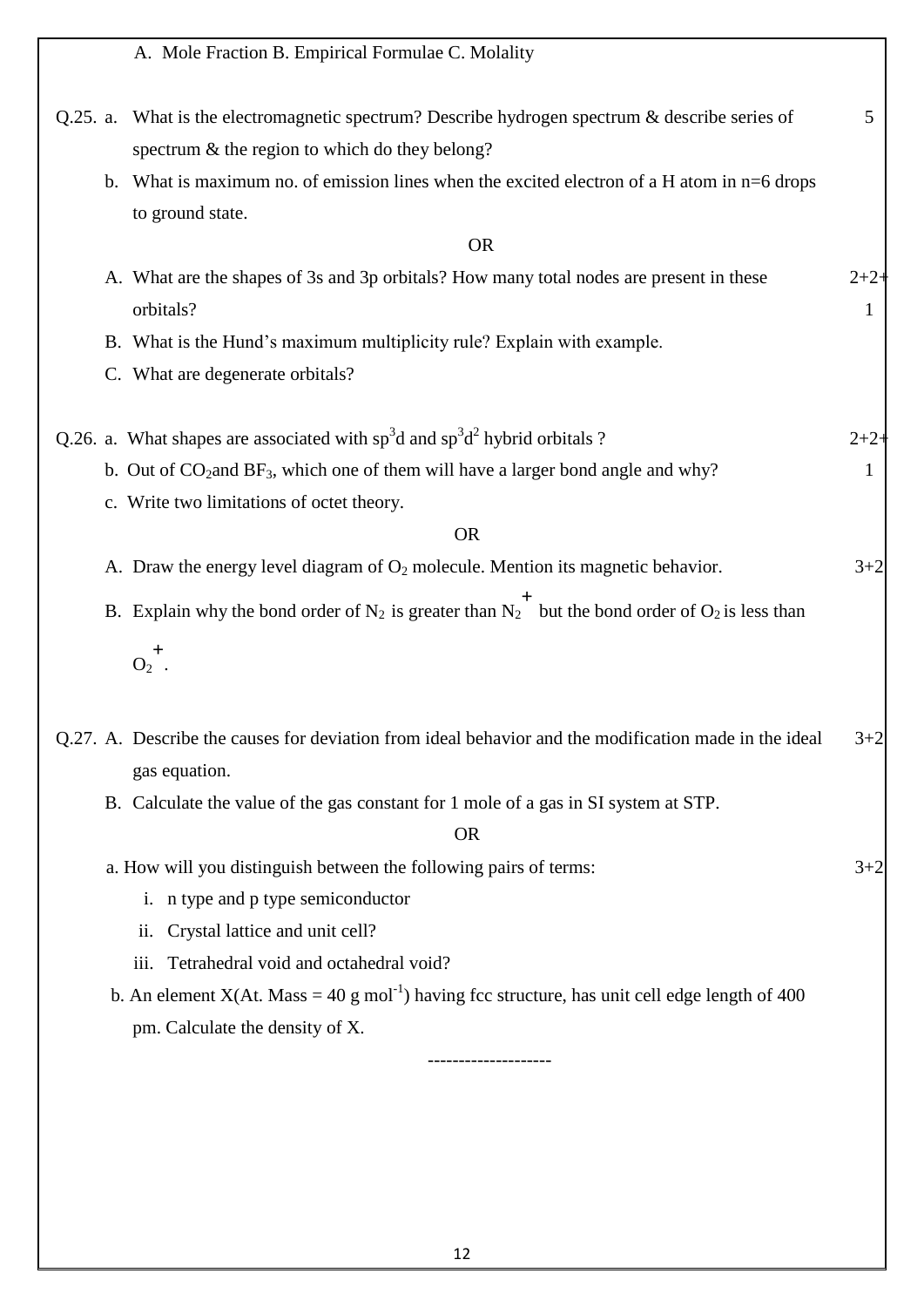# Atomic Energy Central School No 4, Rawatbhata Half Yearly Examination (2018-19)

## Time – 3hour Class XI, Mathematics M.M.- 100

## **General Instructions:**

(i) All questions are compulsory.

(ii) This question paper contains 29 questions.

(iii)Question 1- 4 in Section A are very short-answer type questions carrying 1 mark each.

(iv) Question 5-12 in Section B are short-answer type questions carrying 2 marks each.

(v) Question 13-23 in Section C are long-answer-I type questions carrying 4 marks each.

(vi) Question 24-29 in Section D are long-answer-II type questions carrying 6 marks each.

## **Section- A**  $(1 \times 4 = 4)$

- 1. Solve the inequality  $\frac{1}{x-4}$  <
- 2. Find the maximum number of hand-shakes possible in a room of 10 persons.
- 3. Use the listing method to write the set :  $\{a_n : n \in \mathbb{N}, a_{n+1} = 3 \}$ , and  $a_1 = 1$
- 4. Evaluate cosec  $(-765^0)$ .

## **Section B**  $(2 \times 8 = 16)$

- 5. Find the Principal solution of the following: cosec  $x = -2$ .
- 6. Find all pairs of consecutive odd natural numbers, both of which are larger than 10, such that their sum is less than 40.
- 7. Solve the quadratic equation  $x^2 + x + \frac{1}{6}$  $\frac{1}{\sqrt{2}} = 0.$
- 8. Find is it true that  $P(A \cup B) = P(A) \cup P(B)$ , for any two sets A & B. check with the help of a counter example.
- 9. Draw the graph of tan x and write it's domain and range.

10. If 
$$
f(x) = x^3 - \frac{1}{x^3}
$$
. Show that  $f(x) + f(\frac{1}{x}) = 0$ .  
11. Simplify  $i^{107} + i^{112} + i^{117} + i^{120}$ .

12. Draw the Venn diagrams to illustrate the following relationship among sets E, M and U, where E is the set of students studying English in a school, M is the set of students studying Mathematics in the same school, U is the set of all students in that school.

(i) All the students who study Mathematics study English, but some students who study English do not study Mathematics.

(ii) There is no student who studies both Mathematics and English.

(iii) Some of the students study Mathematics but do not study English, some study English but do not study Mathematics, and some study both.

(iv) Not all students study Mathematics, but every student studying English studies Mathematics.

## **Section C** (11  $\times$  4 = 44)

13. Prove that:  $2.7^n + 3.5^n - 5$  is divisible by 24,  $\forall$  n  $\in \mathbb{N}$ .

14.Draw the graph of the function given by  $f(x) = \{1\}$  $(1-x)$  ,  $x < 0$  $\mathbf{1}$ 

and find the domain and range.

## **Or**

Redefine the function  $f(x)$  by splitting the interval at -2 and 2 where

 $f(x) = |x-2| + |2+x|$ ,  $-3 \le x \le 3$ . Also draw the graph and find domain and range.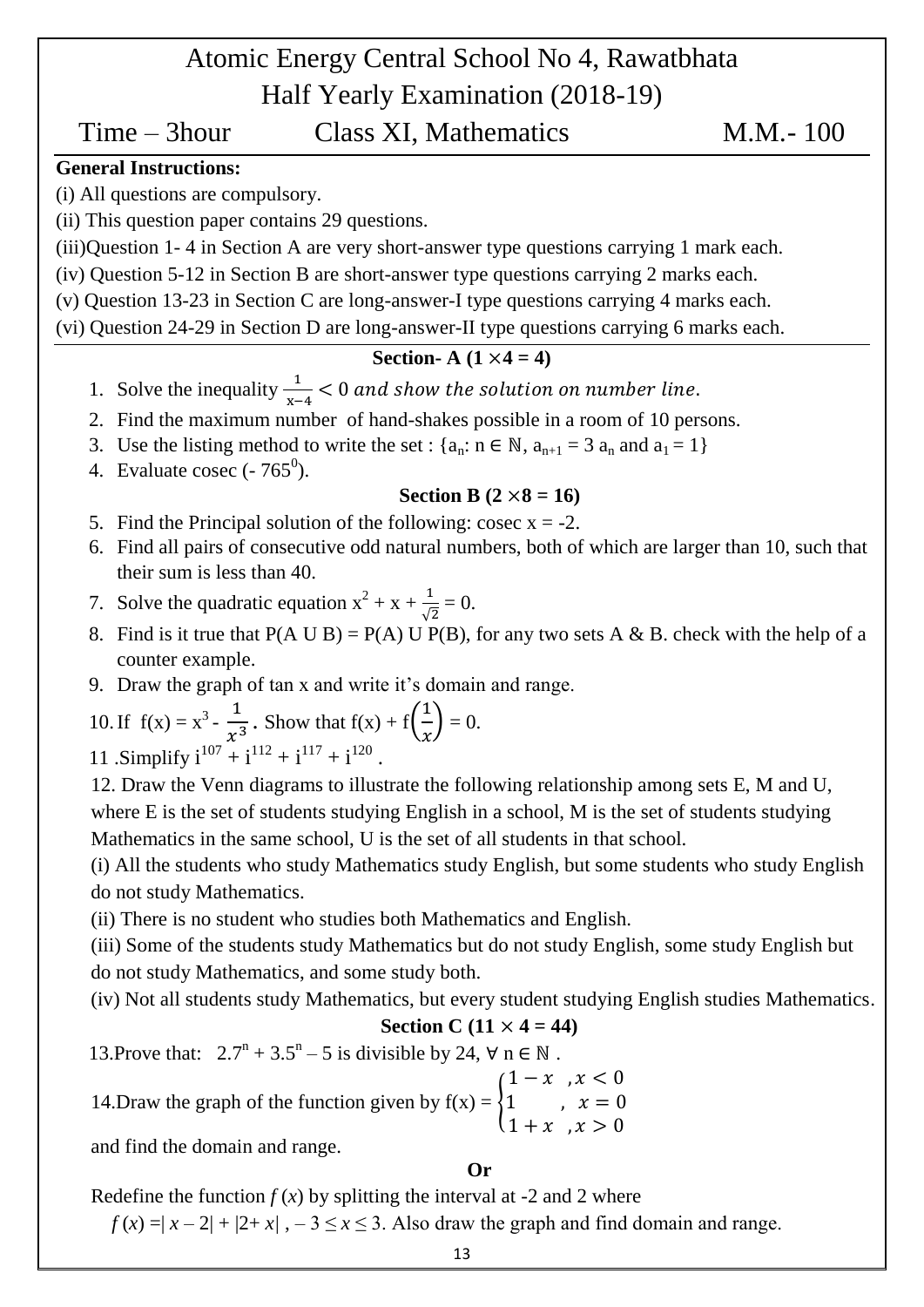- 15. For any 3 sets A, B and C prove that  $A \times (B \cup C) = (A \times B) \cap (A \times C)$
- 16. Prove that  $\cos 6x = 32 \cos^6 x 48 \cos^4 x + 18 \cos^2 x 1$ .
- 17. Find the general solution of the equation 2  $\cos^2 x + 3 \sin x = 0$ .

18. Find the square root of the complex number  $-15 - 8i$ .

19.A solution of 8 % boric acid is to be diluted by adding a 2 % boric acid solution to it. The resulting mixture is to be more than 4 % but less than 6% boric acid. If we have 640 litres of the 8% solution , how many litres of the 2% solution will have to be added?

20. If 
$$
(x+I y)^3 = u + i v
$$
, them show that  $\frac{u}{x} + \frac{v}{y} = 4(x^2-y^2)$ .

- 21. If  ${}^{2n}C_3$ :  ${}^{n}C_3 = 11:1$ , find the value of n.
- 22. How many words can be formed by arranging the letters of the word 'PARALLEL' so that all L's do not come together?

#### **Or**

Find how many words with or without meaning are possible from the letters of the word AGAIN. If all of these words are arranged in the dictionary order, find the 50 th word.

- 23. Prove the distribution law  $A \cap (B \cup C) = (A \cap B) \cup (A \cap C)$ , without using Venn diagram. **Section D(6**  $\times$  **6 = 36)**
- 24. Prove that  $\cos^4 \frac{\pi}{8} + \cos^4 \frac{3}{8}$  $\frac{3\pi}{8}$  +  $\cos^4\frac{5}{8}$  $\frac{5\pi}{8}$  +  $\cos^4\frac{7}{8}$  $\frac{7\pi}{8} = \frac{3}{2}$  $\frac{5}{2}$ . **Or**

If  $\alpha \& \beta$  are solutions of equation a tan  $\theta + b$  sec  $\theta = c$  then prove that tan $(\alpha + \beta) = \frac{2}{\sqrt{3}}$  $\frac{2ac}{a^2-c^2}$ . 25.Show the graphical solution of the linear inequalities:

 $3x+2y \le 150$ ,  $x + 4y \le 80$ ,  $x \le 15$ ,  $x \ge 0$ ,  $y \ge 0$ .

26. A bag contains 6 white and 5 red marbles. Find the number of ways in which 4 marbles can be drawn from the bag if a) they are of any colour. b) 2 must be white and 2 red. c) they must be of the same colour.  $(2+2+2)$ 

**Or** Prove the Pascal's theorem:  ${}^{n}C_{r} + {}^{n}C_{r-1} = {}^{n+1}C_{r}$ . 27. Convert the complex number  $z = \frac{i}{\pi}$  $\cos\frac{\pi}{2}$  $\frac{\pi}{3}$ +*i* sin $\frac{\pi}{3}$  in polar form. 28. Prove that  $1+\frac{1}{1+2}+\frac{1}{1+2}$  $\frac{1}{1+2+3} + \cdots \dots \dots \dots \dots \dots \dots \dots \dots \dots \dots \dots \dots \dots$  $\frac{1}{1+2+3+\cdots+\n}{n} = \frac{2}{n}$  $rac{2\pi}{n+1}f$ 29.In a group of 50 students, the number of students studying French, English Sanskrit were found to be as follows: French = 17, English = 13, Sanskrit = 15 French and English = 09, English and Sanskrit = 4, French and Sanskrit = 5, English, French and Sanskrit  $= 3$ . Find the number of students who study (i) French only (ii) French and English but not Sanskrit (iii) at least one of the three languages (iv) English and Sanskrit but not French (v) French and Sanskrit but not English (vi) none of the three languages -----------------------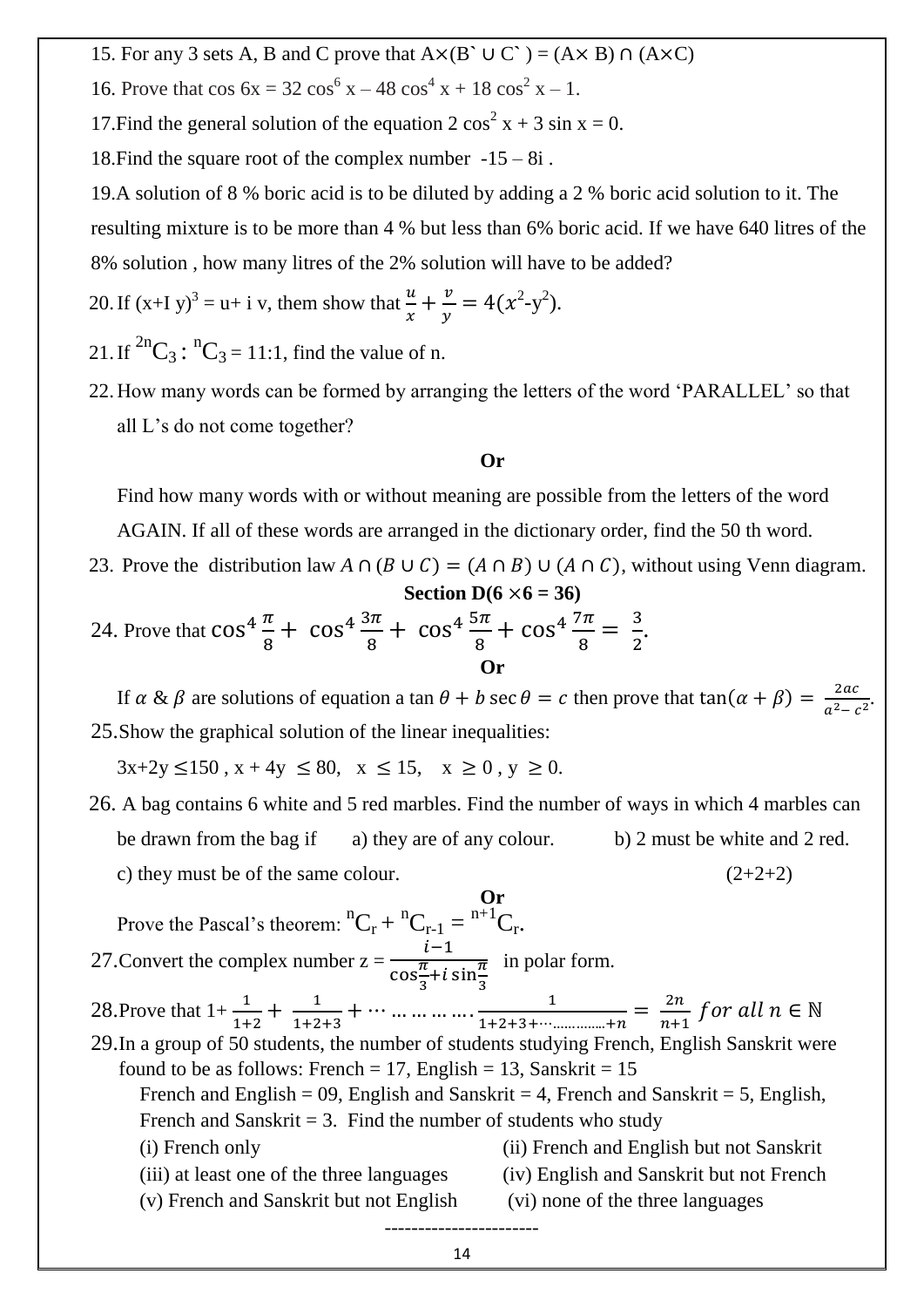# ATOMIC ENERGY CENTRAL SCHOOL No 4 RAWATBHATA Half Yearly Examination (2018-19) Time: 3Hrs Class – XI, Biology M.M. 70 Name of the student Theorem Class Sec This is not invig. Sign. General Instruction:- 1) There are a total of 27 questions and five sections in the questions paper. All questions are compulsory. 2) This question paper consists of four sections A, B, C and D. Section  $A'$  consists of 5 question of one mark each. Section 'B' is of 7 questions of 2 marks each, section 'C' is of 12 questions of 3 marks each and Section 'D' consists of 3 questions of five marks each. 3) There is no overall choice. However an internal choice has been provided in one questions of 2 marks one question of 3 marks and all questions of 5 marks. Attempt only one choice in all such questions. 4) Wherever necessary, the diagrams drawn should be neat and properly labeled. SECTION 'A' 1. Write the name of smallest organism, also write their short name. 2. What do you mean by coenocytic condition? 3. Name the male and female sex organs of bryophytes. 4. Who coin the term cell and in which it was published. 5. Name two organisms that do not reproduce at all. SECTION 'B' 6. Write the term for the body cavity, true body cavity develop from which germinal layer? 7. Segmentation in the body is first observed in which group (Phylum) of the organisms? 8. What does 'S' refers in a 70S and 80S ribosome? In which organisms they are occurs. Write example. 9. Give one example of each of (i)An acidic amino acid (ii) A basic amino acid. 10. Describe briefly the four major groups of protozoan. 11. Why does doctor recommend to use vegetable oils in your home? 12. What are polyunsaturated fatty acids? SECTION 'C' 13. What are the characteristics of class-Ascomycetes? 14. (i) Write the category of the following in which they belongs:*Panthera*, Solanaceae, Cancidae, Monera. (ii) What are mesosomes and its use in bacterial cell? 15. (a) A plant may have different names in different region of the country or world. How does botanist solve this problem? (b) (i) Which cell division is called euqational division? (ii) Expand NAD and FAD.

16. (a) Write the type of photosynthetic pigments in red algae, green algae and brown algae.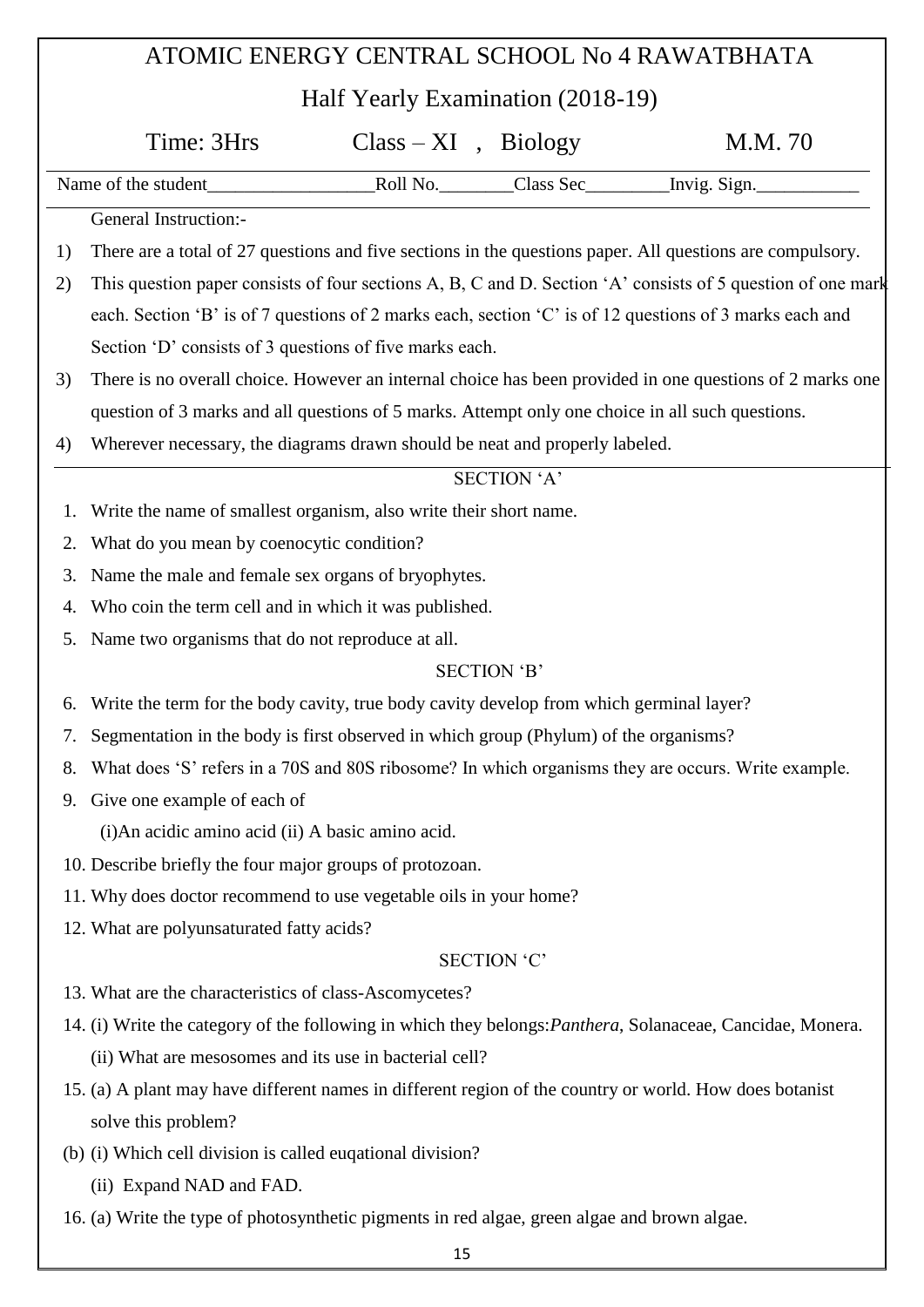- (b) Write the salient features of Gymnosperms.
- (c) List the differences between metaphase of mitosis and metaphase-I of meiosis.
- 17. (a) Describe peptide bonds and explain how it is form with suitable example.
	- (b) Discuss about competitive inhibition of enzymes? How is it different from non-competitive inhibition?
- 18. Write the envelope of the prokaryotic cells and describe them in briefly.
- 19. What do you mean by 'Fungi Imperfecti' describe features of this class.
- 20. What are mitochondria? Describe its ultra structure.

#### OR

Draw neat and labeled diagram of chloroplast and describe

- 21. (i) Water vascular system is characteristic of which of the group (Phylum) of animals.
	- (ii) Write the name of egg-laying mammal.
	- (iii) What do you mean by eutherians?
- 22. Differentiate between:
	- (i) Homosporous and Heterosporous Pteridophyte.
	- (ii) Syngamy and triple fusion.
- 23. Draw labeled diagram of Ultra structure of Plant cell Or Animal cell.
- 24. (i) Describe the various levels of organization of body of animals, with examples of each.
	- (ii) What are phycocolloids? Name two of them and write their respective sources.

#### SECTION 'D'

- 25. (a) Who proposed the cell theory? Describe the cell theory.
	- (b) (i) Why meiosis is called reduction division? (ii)Describe the events taking place during interphase.
	- (iii) What is  $G_0$  phase?

#### OR

- (a) Describe the structure of nucleotide and differentiate from nucleoside, with example.
- (b) Mention the ploidy of the following:

Protonemal cell of moss; Primary endosperm nucleus in dicot; leaf cell of a moss; prothallus cell of a fern; ovum of a liverwort; zygote of a fern.

- 26. (a) Distinguish between Chordates and Non-Chordates.
	- (b) Write short note on double fertilization. (c) Write the salient features of dicotyledons.

## OR

Write the five kingdoms of organisms and describe with suitable example.

27. Describe cell division mitosis with labeled diagrams.

#### OR

(i) What is a Centromere? How does the position of centromere form the basis of classification of

chromosomes? Support your answer with a diagram showing the position of centromere on different types of chromosomes.

(ii) What is mesosome in a prokaryotic cell? Mention the function that it performs.

------------------------------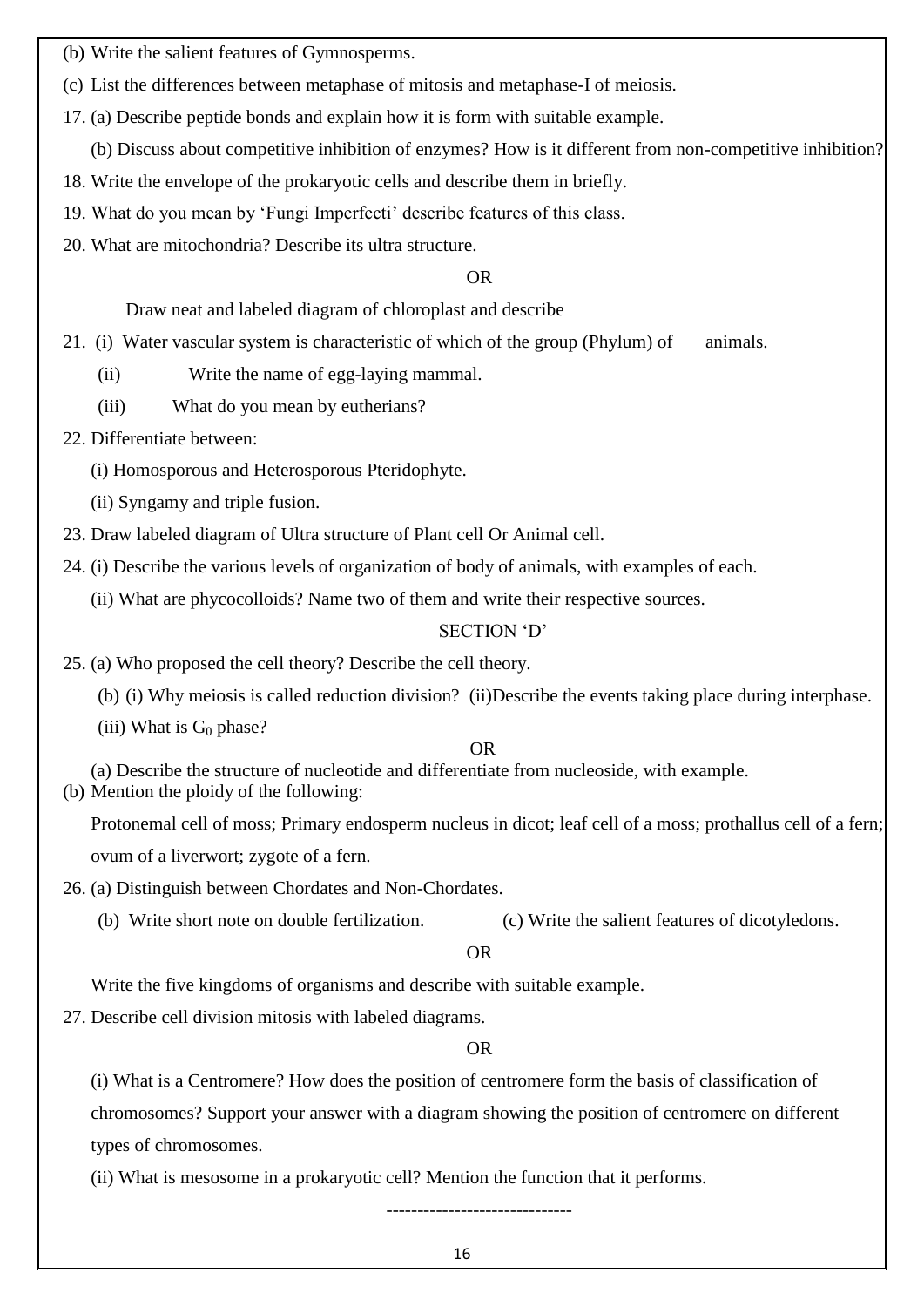|                      | Atomic Energy Central School No-4, Rawatbhata                                                                                                                                                                                                                                                                                                                 |                                                            |                   |                         |
|----------------------|---------------------------------------------------------------------------------------------------------------------------------------------------------------------------------------------------------------------------------------------------------------------------------------------------------------------------------------------------------------|------------------------------------------------------------|-------------------|-------------------------|
|                      | Half Yearly Examination, (2018-19)                                                                                                                                                                                                                                                                                                                            |                                                            |                   |                         |
|                      | Class: XI, COMPUTER SCIENCE with C++Subject Code No. 083                                                                                                                                                                                                                                                                                                      |                                                            |                   |                         |
|                      | Time allowed: 3 hours                                                                                                                                                                                                                                                                                                                                         |                                                            | Maximum Marks: 70 |                         |
|                      |                                                                                                                                                                                                                                                                                                                                                               |                                                            |                   |                         |
| <b>Instructions:</b> |                                                                                                                                                                                                                                                                                                                                                               |                                                            |                   |                         |
|                      | <i>i</i> ) All questions are compulsory.<br>ii) Please check that this question paper contains 2 printed pages.<br>iii) Please check that this question paper contains 4 questions.<br>iv) Please write down the proper serial number of the question before attempting it.                                                                                   |                                                            |                   |                         |
| $Q.N-1$              | a) Draw the block diagram of digital computer system? Explain the working of<br>each unit with examples?                                                                                                                                                                                                                                                      |                                                            |                   | [6]                     |
|                      | b) Define the features of 3 <sup>rd</sup> generation of computers and compare with<br>advantages over to $2^{nd}$ generation computers?<br>c) Match the following:                                                                                                                                                                                            |                                                            |                   | $[3]$                   |
|                      | i)<br>Mark-1<br>ii) Loom<br>iii) Adding Machine<br>iv) Stored Program Architecture<br>v) Difference Engine                                                                                                                                                                                                                                                    | Napier<br><b>Babbage</b><br>H. Aiken<br>Jacquard<br>Pascal |                   | $[3]$                   |
| $Q.N.-2$             | vi) Logs and Bones<br>d) Classify the Computer Systems?<br>e) Differentiate between data and information?<br>a) Classify the Tokens of C++ briefly, give examples of each?                                                                                                                                                                                    | Von Neumann                                                |                   | $[2]$<br>$[1]$<br>$[3]$ |
|                      | b) Why we include header files in C++ Programs? Name the header files for the<br>following functions: getch(), exp(), pow()                                                                                                                                                                                                                                   |                                                            |                   | $[2]$                   |
|                      | c) Write the syntax for initialization of Variable, with a suitable example.<br><b>OR</b><br>Explain the Conditional Operator with example?                                                                                                                                                                                                                   |                                                            |                   | $\lceil 3 \rceil$       |
|                      | d) Find out the possible errors in the following program:<br>i) Void main $()$ ;<br>$\{$ Int a,b;<br>$A=10;$<br>$a+20=b;$<br>cout << " $B = \langle$ < b;<br>getch():                                                                                                                                                                                         |                                                            |                   | $[2]$                   |
|                      | Mark underlines for each error in the following program and also give<br>ii)<br>explanation about the error occurs in the program.<br>include <iostream.h><br/>void main();<br/><math>\{</math> clrsrc();<br/>INT <math>a,b, c;</math><br/>cout&lt;&lt;"enter the values\n";<br/><math>cin \geq a \geq b</math>;<br/><math>c = sqrt(a+b);</math></iostream.h> |                                                            |                   | $[2]$                   |
|                      | 17                                                                                                                                                                                                                                                                                                                                                            |                                                            |                   |                         |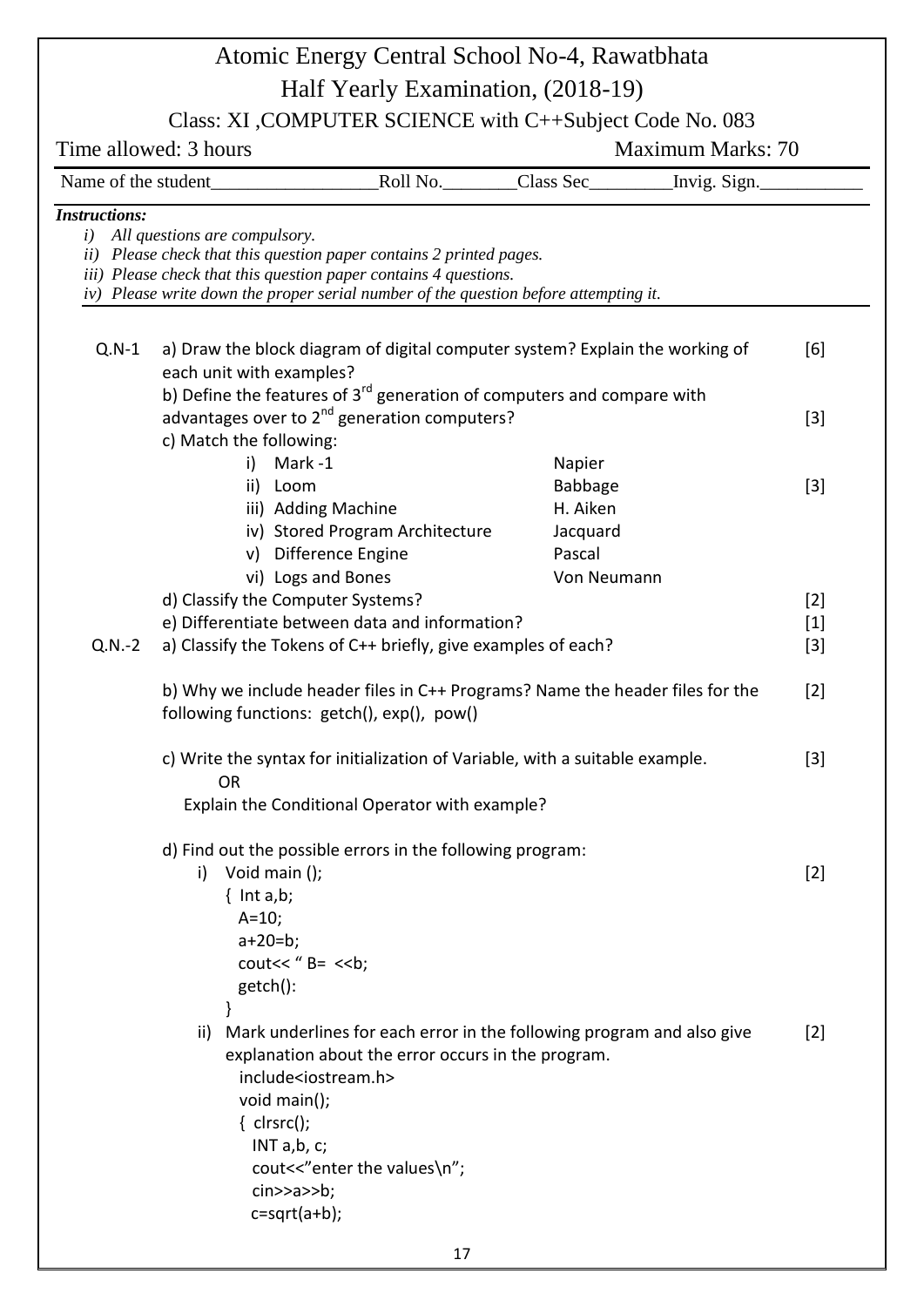cout<<"the result is: "<<c; } e) Explain the fundamental data types used in C++? [3] Q.N.-3 a) Give output to the following statements: i) (11)? cout<<" Apple" : (0)? " Banana" : "Orange" ; ii) 0 && -1 || !0 && -14 && 1 iii) A = (12 != 12) ? 12\*2 : 12+2 ; b) Write the following mathematical expression in to valid C++ expression: a.  $A = \pi r^2$  b.  $z = \sqrt{2}$  $rac{z+y}{3}$  c.  $rac{2e^4}{xy}$  $\frac{e^{4y}}{xy}$  d. Z=  $e^{x}+X\sin^{-1}X$ c) Find output in the following code: { int x =6, y, z, w;  $y = x - 73 + 4$ ;  $z = x-- * 3 + ++y * 2;$  $W = ++z + y++ - x--;$  $++w;$ cout<<x<<' '<<y<<' '<<z<<' '<<w; } d) Write Program in C++for the followings: i) Enter 3 numbers a, b, &c and find the result of  $\frac{2a+3b+c}{abc}$  ii) Find the greatest number among 3 numbers. iii) WAP to calculate area of a Triangle, by using Heron's Formula. OR WAP to calculate the Compound Interest for the given Principal Amount, rate of interest and time. iv) Enter the percentage marks of a student and find its grade on the basis of following criteria: if marks >=90 then grade is 'A', 90>marks>=60 then grade is 'B', 60>marks<=50 then grade is 'C' marks<50 then grade is 'D'. v) Enter the purchase amount (PA) of a customer and calculate the discount and tax. If the PA is >=10000 then discount is 9.5% of PA and Tax is 3.5%, if PA is >=5000 then discount is 7.5% of PA and Tax is 2.5%, otherwise discount is 5% of PA and Tax is 0%. Calculate the net pay as PA+Tax-Discount. Display all details at output. [3] [4] [2] [3] [3] [4] [4] [6] Q.N.-4 a) Name the Technologies used in the following generations of computers:  $II^{nd}$  Gen.,  $III^{rd}$  Gen.,  $IV^{th}$  Gen. (b) Convert the following numbers into another base: (i)  $(10001.010)_2 =$  (?)<sub>10</sub> (ii)  $(1100.55)_{10}$  =  $(?)_8$ (iii)  $(CA7.9)_{16}$  = (?)<sub>2</sub>  $(iv)$  (542.3)<sub>8</sub> = (?)<sub>10</sub> ---------------------------------- [3] [8]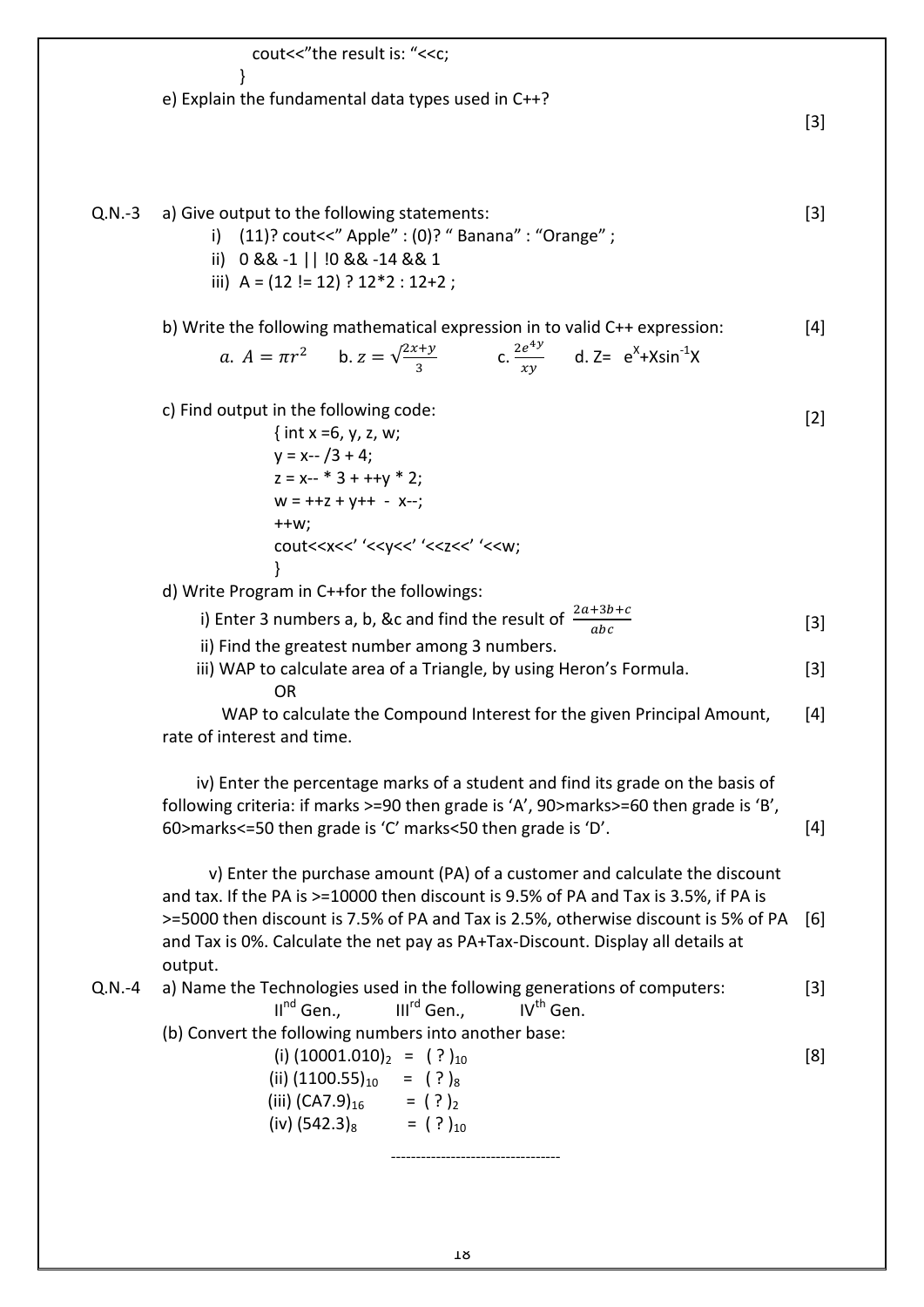# **ATOMIC ENERGY CENTRAL SCHOOL NO.4,RAWATBHATA**

Half Yearly Examination (2018-19)

| Time:3hrs                                                                                              | Class XI, Physical Education |  | M.M:70 |          |
|--------------------------------------------------------------------------------------------------------|------------------------------|--|--------|----------|
|                                                                                                        |                              |  |        |          |
| General instructions:                                                                                  |                              |  |        |          |
| 1) Question paper consist of 26 questions. All questions are compulsory.                               |                              |  |        |          |
| 1 marks question 10-30 words.<br>2)                                                                    |                              |  |        |          |
| 3 marks question 30-50 words.<br>3)                                                                    |                              |  |        |          |
| 4) 5 marks question 75-100 words.                                                                      |                              |  |        |          |
| Q-1 Define physical education.                                                                         |                              |  |        |          |
| Q-2 When and Where were the first modern Olympic games organized?                                      |                              |  |        | 1        |
| Q-3 What are Olympic ideals?                                                                           |                              |  |        | 1        |
| Q-4 Define physical fitness.                                                                           |                              |  |        | 1        |
| Q-5 What are the motto of Paralympics?                                                                 |                              |  |        | 1        |
| Q-6 Define pranayama.                                                                                  |                              |  |        | 1        |
| Q-7 Define leadership.                                                                                 |                              |  |        | 1        |
| Q-8 Describe soft skills required for a different career.                                              |                              |  |        | $\bf{l}$ |
| Q-9 What do you mean by surfing sports?                                                                |                              |  |        | 1        |
| Q-10 Rajiv Gandhi khel ratna award started in which year.                                              |                              |  |        | 1        |
| Q-11 Write the recent badminton player names qualified for asian games 2018 final singles.             |                              |  |        | 1        |
| Q-12 Why is proper diet important for a positive lifestyle?                                            |                              |  |        | 3        |
| Q-13 Describe aims and objectives of adaptive physical education.                                      |                              |  |        | 3        |
| Q-14 What is meditation? Explain its importance.                                                       |                              |  |        | 3        |
| Q-15 Write a short note on Special Olympic Bharat.                                                     |                              |  |        | 3        |
| Q-16 How can yoga help improve concentration.                                                          |                              |  |        | 3        |
| Q-17 What are effects of physical inactivity on health?                                                |                              |  |        | 3        |
| Q-18 Which types of leadership qualities in children?                                                  |                              |  |        | 3        |
| Q-19 Mention the safety measures one should take mountaineering.                                       |                              |  |        | 3        |
| Q-20 Write the importance of physical education programmes in modern times.                            |                              |  |        | 5        |
| Q-21 What are the main functions of the Indian Olympic Association?                                    |                              |  |        | 5        |
| Q-22 Explain the concept of a positive lifestyle.                                                      |                              |  |        | 5        |
| Q-23 What is adaptive physical education? Stae the principles of adapting physical education programme |                              |  |        |          |
| for children with special need.                                                                        |                              |  |        | 5        |
| Q-24 How many elements of yoga? Explain about any two.                                                 |                              |  |        | 5        |
| Q-25 How many types of kriyas? Explain about any two.                                                  |                              |  |        | 5        |
| Q-26 Elaborate the various objectives of adventure sports.                                             |                              |  |        | 5        |
|                                                                                                        |                              |  |        |          |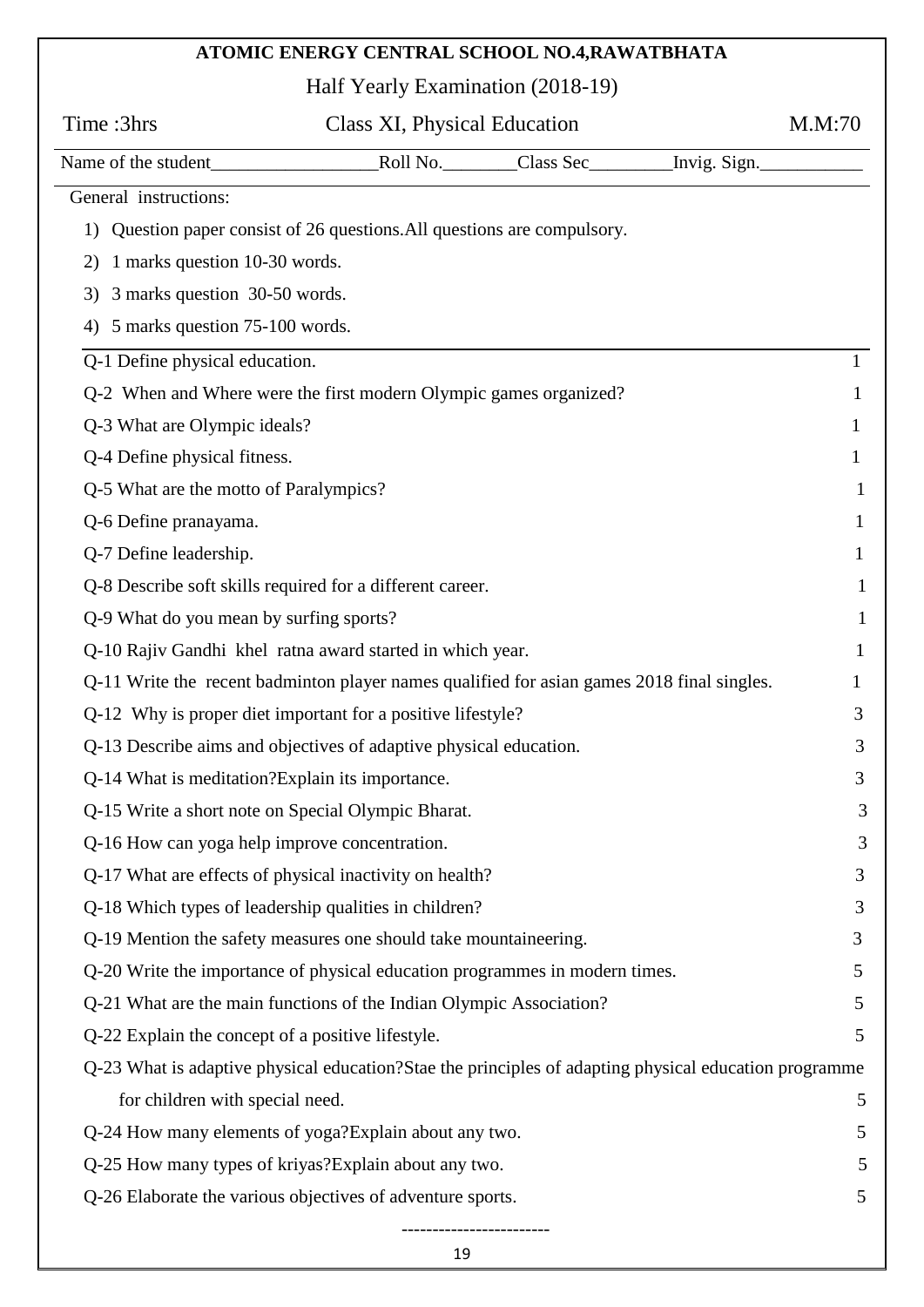| परमाण् ऊर्जा केन्द्रीय विद्यालय क्रमांक - 4 रावतभाटा |  |                                     |            |  |
|------------------------------------------------------|--|-------------------------------------|------------|--|
|                                                      |  | अर्दधवार्षिक परीक्षा (2018-19)      |            |  |
| पूर्णांक 80                                          |  | कक्षा ग्यारहवीं,  हिंदी (केन्द्रिक) | समय 3 घंटे |  |
|                                                      |  | "क "<br>खड                          |            |  |

प्र० 1 निम्नलिखित अपठित काव्यांश को ध्यानपूर्वक पढकर पूछे गए प्रश्नों के उत्तर लिखिए | ,

समय वह संपति है जो प्रत्येक मनुष्य को ईश्वर की ओर से मिली है | जो लोग इस धन को संचित रीति से बरतते है | वे शारीरिक सुख तथा आत्मिक आनंद प्राप्त करते हैं | इसी समय संपत्ति के सदुपयोग से एक जंगली मनुष्य सभ्य और देवता स्वरूप बन जाता है | इसी के द्वारा मूर्ख विद्वान , निर्धन धनवान ,अज्ञ अनुभवी बन जाता है | मनुष्य को संतोष ,हर्ष और सुख तब तक प्राप्त नहीं होता जब तक वह उचित रीति से समय का सदुपयोग नहीं करता है |नि:संदेह एक रत्न राशि है जो कोई उसे अपरिमित और अगणित रूप से अंधाध्ंध व्यय करता है | वह दिन प्रतिदिन अकिंचन , रिक्त हस्त और दरिद्र होता है | वह आजीवन खिन्न और भाग्य को कोसता रहता है |मृत्यु भी उसे इस जंजाल और और दुःख से छुड़ा नहीं सकती है | प्रत्युत उसके लिए मृत्यु का आगमन मनो अपराधी के लिए गिरफ्तारी का वारंट हो |सच तो यह है कि समय नष्ट करना एक प्रकार की आत्महत्या है | अंतर केवल इतना ही है कि आत्मघात सर्वदा के लिए जीवन का जंजाल छुड़ा देती है | संसार में सबको दीर्घाय् प्राप्त नहीं होती है, परन्तु सबसे बड़ी हानि जो समय की दुरुपयोगिता एवं अकर्मण्यता से होती है ,वह यह है कि पुरुषार्थहीन और निरीह पुरुष के विचार अपवित्र और दुषित हो जाते हैं |

यदि मनुष्य सचमुच ही मनुष्य बनना चाहता है तो सब कर्मों से बढकर श्रेष्ठ कार्य उसके लिए यह है कि वह एक पल भी व्यर्थ ना गवाएँ |प्रत्येक कार्य के लिए पृथक समय और प्रत्येक समय के लिए पृथक कार्य निश्चित करे |

क) सभम के सदऩुमोग का क्मा भहत्त्ि है? 2 ख) सभम के दरूुऩमोग का क्मा ऩरयणाभ साभने आता है ? 2 ग) भनुष्म श्रेष्ि कफ फन र्ाता है ? 2 घ) रेखक इस गद्माॊश के द्िाया क्मा सॊदेश देता है ? 2 ड) प्रनतहदन औय आर् िन शब्दों से उऩसगा अरग कीन्द्र्ए | 1 च) दीर्घाय् और आगमन शब्दों के विलोम शब्द लिखिए | 1 1 अपने अपने अपने अपने अपने अपने प्र प्र० 2 निम्नलिखित अपठित काव्यांश को ध्यानपूर्वक पढकर पूछे गए प्रश्नों के उत्तर लिखिए | 1x6=6 ननर् बाषा उन्द्ननत अहै , सफ उन्द्ननत को भूर | बिन निज भाषा ज्ञान के, मिटै न हिय की शूल | पढ़े संस्कृत जतन करि, पंडित भये विख्यात |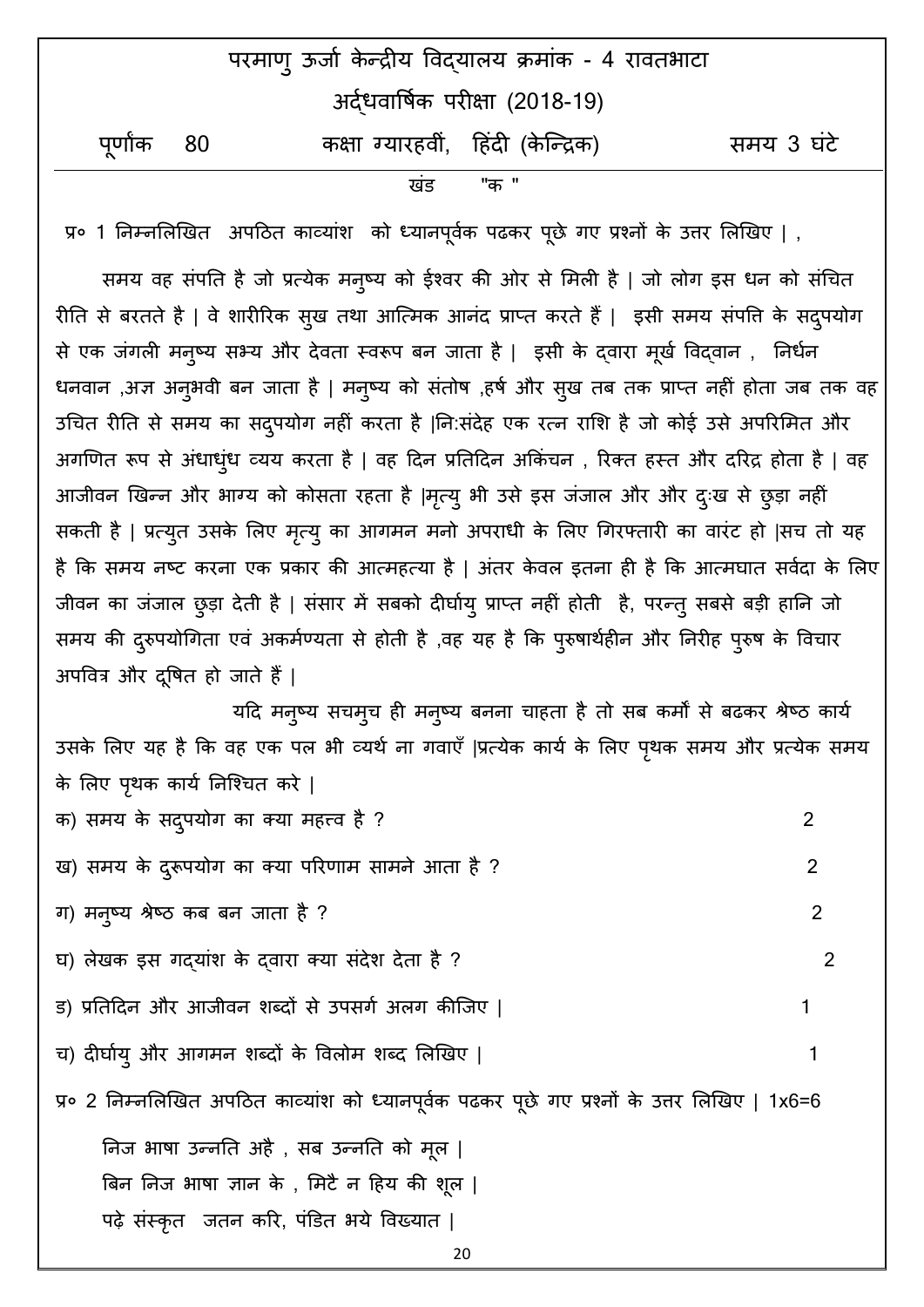पै निज भाषा ज्ञान बिन ,कहि न सकत इक बात | अंग्रेजी पढ़ के जदपि , सब गून होत प्रवीन | पै निज भाषा ज्ञान बिन , रहत हीन के हीन | एक भाषा इक जीव मति सब घर के लोग | तबै बनत है सबन सों ,मिटत मूढ़ता सोग | और एक अति लाभ यह या में प्रगट लखात | निज भाषा में कीजिए ,जो विद्या बात | क) कवि ने सब उन्नति का मूल किसे माना है ? ख) संस्कृत पढने वालों को कवि क्या मानता है? ग) अपनी भाषा को अपनाने की बात कवि क्यों कर रहा है ? घ) काव्यांश की भाषा पर टिप्पणी कीजिए| ड.) कवि निज भाषा में विद्या की बात क्यों कर रहा है ? व) मिटै न हिय की शूल'से क्या अभिप्राय है? खंड (ख) प्र० 3 निम्नलिखित में से किसी एक विषय पर निबंध लिखिए | 8 क) पहला सुख निरोगी काया हिंसा बाद बाद आ ख) युवा पीढ़ी और राष्ट्र निर्माण ग) परिश्रम सफलता की कुंजी है | घ) समाचार- पत्र का महत्त्व प्र० 4 अस्पताल की कुव्यवस्था पर असंतोष प्रकट करते हुए चिकित्सा अधिकारी को पत्र लिखिए | 5 अथवा दिनों दिन बढ़ती महंगाई पर चिंता व्यक्त करते हुए किसी दैनिक समाचार पत्र के सम्पादक को पत्र लिखिए | प्र० 5 निम्नलिखित प्रश्नों के संक्षिप्त उत्तर लिखिए - 1x4=4 क) जनसंचार के प्रमुख माध्यम कौन से हैं ? ख) " उदंत मार्तड किसने प्रकाशित किया ? ग) संवाददाता किसे कहते हैं ? घ) संचार किसे कहते हैं ? प्र० 6 "महानगरीय जीवन" अथवा "गाँवों में बढता फैशन " विषय पर लगभग एक फीचर लिखिए | 3 खंड (ग) प्र० 7 निम्नलिखित पद्यांश को पढ़ कर पूछे गए प्रश्नों के उत्तर लिखिए | 2x3=6 पाँचवा मैं हूँ अभागा ,जिसे सोने पर सुहागा , पिताजी कहते रहें हैं ,प्यार में बहते रहे हैं ' आज उनके स्वर्ण बेटे ,लगे होंगे उन्हें हेटे, क्योंकि मैं उन पर सुहागा ,बंधा बैठा हूँ अभागा | क) कवि स्वयं को अभागा क्यों कहता है ? ख) कवि के पिता कवि के प्रति कैसा स्नेह रखते हैं ? ग) आज पिता को अपने स्वर्ण बेटे हेटे क्यों लगे होंगे ?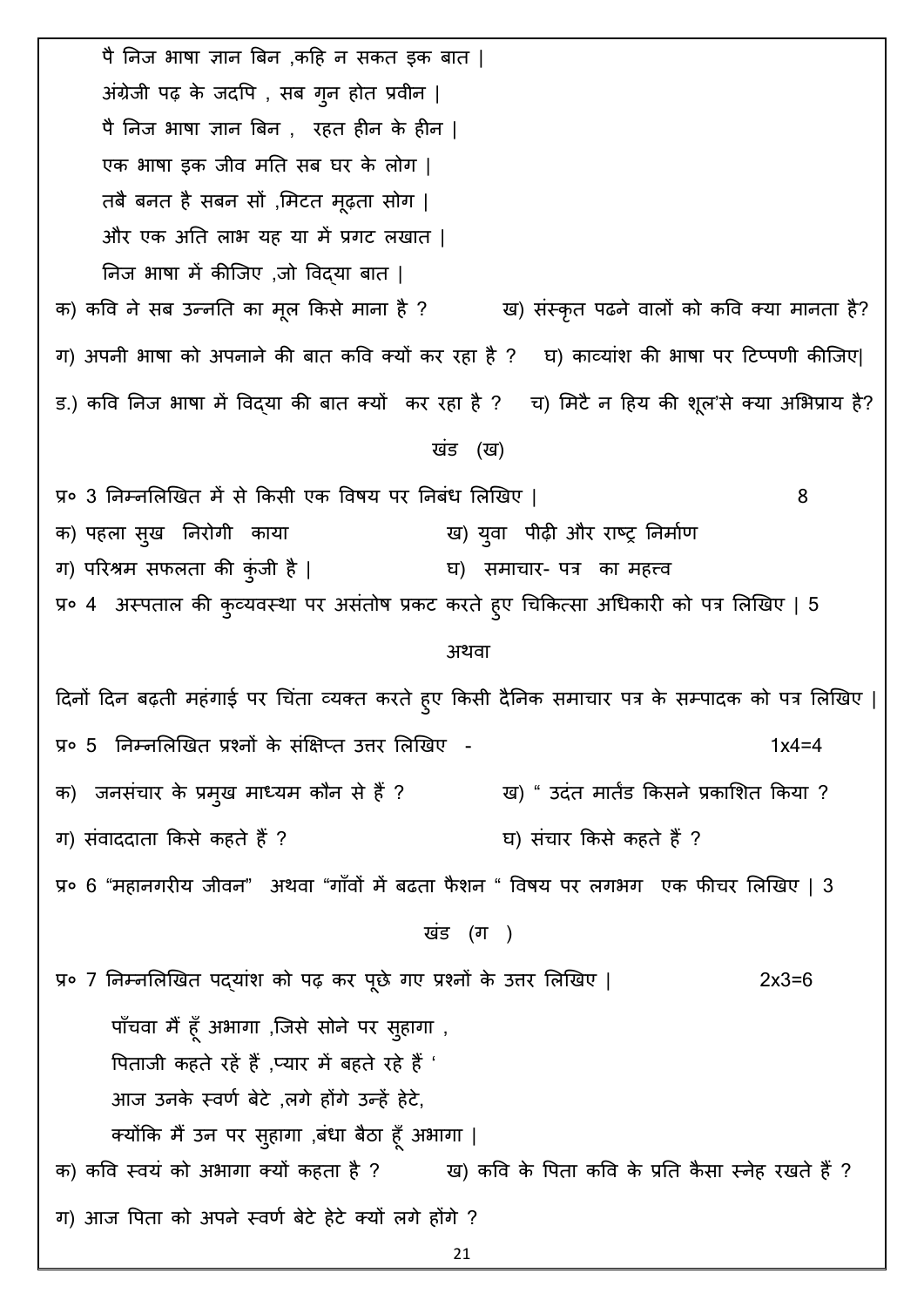22 अथवा पग घुंघरू बांधि मीरा नाची मैं तो मेरे नारायण सू , आपहि हो गई साची लोग कहै , मीरां भइ बावरी ; न्यात कहै कुल नासी विष का प्याला राणा भेज्या ,पीवत मीरां हाँसी मीरां के प्रभु गिरधर नागर ,सहज मिले अविनासी | क) लोग मीरा को बावरी क्यों कहते हैं ? ख) मीरा के कुल - बंधुओं ने उसके साथ कैसा व्यवहार किया ? ग) मीरा ने " सहज मिले अविनासी " क्यों कहा है ? प्र० 8 निम्नलिखित काव्यांश का भाव -सौंदर्य और शिल्प -सौंदर्य स्पष्ट कीजिए | 3+3=6 हम तौ एक एक करि जाना | दोइ कहै तिनहीं कौ दोजग जिन नाहिंन पहिचाना || एकै पवन एक ही पानी एकै जोति समांना || एकै ख़ाक गढे सब भांडे एकै कोंहरा साना || र्ैसे फाढ़ी काष्ट ही काटें अचगनन न काटें कोई || सब घटि अंतरि तूही व्यापक धरै सरूपे सोई || अथिा घर में विधवा रही पतोह़ ,लक्ष्मी थी ,यद्यपि पति घातिन | पकड़ मँगाया कोतवाल ने ,डूब कुएँ मरी एक दिन | खैर ,पैर की जूती ,जोरू न सही एक ,दूसरी आती , पर जवान लड़के की सुध कर ,साँप लोटते फटती छाती | प्र० 9 ननम्नलरखखत प्रश्नों भें से ककन्द्हीॊ दो प्रश्नों के उत्तय लरखखए | 2x2=4 क) "वे आँखे " कविता में कवि ने किसान की पीड़ा के लिए किन्हें जिम्मेदार बताया है ? ख) कबीरदास के धार्मिक विचारों पर प्रकाश डालिए | ग) मायके आई बहन के लिए कवि ने घर को परिताप का घर क्यों कहा है ? प्र० 10 निम्नलिखित गद्यांश को पढ़ कर पूछे गए प्रश्नों के उत्तर लिखिए | फिर तेवर चढ़ा हमें घूर कर कहा - " तुनकी पापड़ से ज्यादा महीन होती है ,महीन | हाँ ,किसी दिन खिलाएँगे ,आपको |" एकाएक मियाँ की आँखों के आगे कुछ कौंध गया | एक लंबी साँस भरी और किसी गुमशुदा याद को ताजा करने को कहा -"उतर गए वे जमाने | और गए वे कद्रदान जो पकाने खाने की कद्र करना जानते थे ! मियाँ अब क्या रखा है ...निकाली तंदूर से -निगली और हजम !"